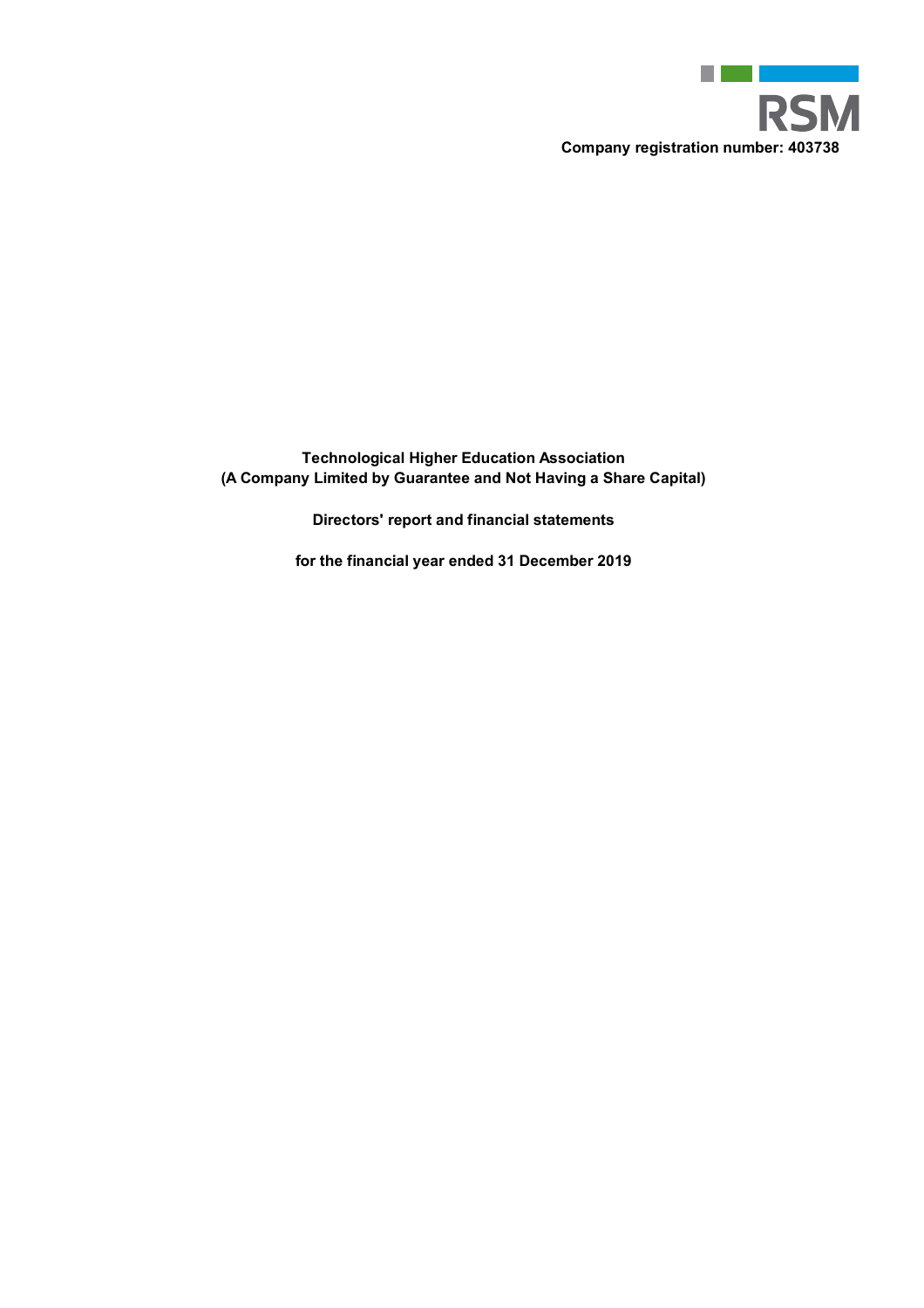**Technological Higher Education Association FREE CONSERVING THE COMPANY OF A COMPANY CONSERVING A COMPANY LIMITED STANDARY COMPANY CONSERVING A COMPANY CONSERVING A COMPANY CONSERVING A COMPANY CONSERVING A COMPANY CONSERVING A CONSERVING A CONSERVING A SHARE CAPIT** 



# **Contents**

|                                             | Page      |
|---------------------------------------------|-----------|
| Company information                         | 1         |
| Directors' report                           | $2 - 8$   |
| Directors' responsibilities statement       | 9         |
| Independent auditor's report to the members | $10 - 12$ |
| Statement of financial activities           | 13        |
| <b>Balance sheet</b>                        | 14        |
| Statement of changes in equity              | 15        |
| Statement of cash flows                     | 16        |
| Notes to the financial statements           | 17 - 29   |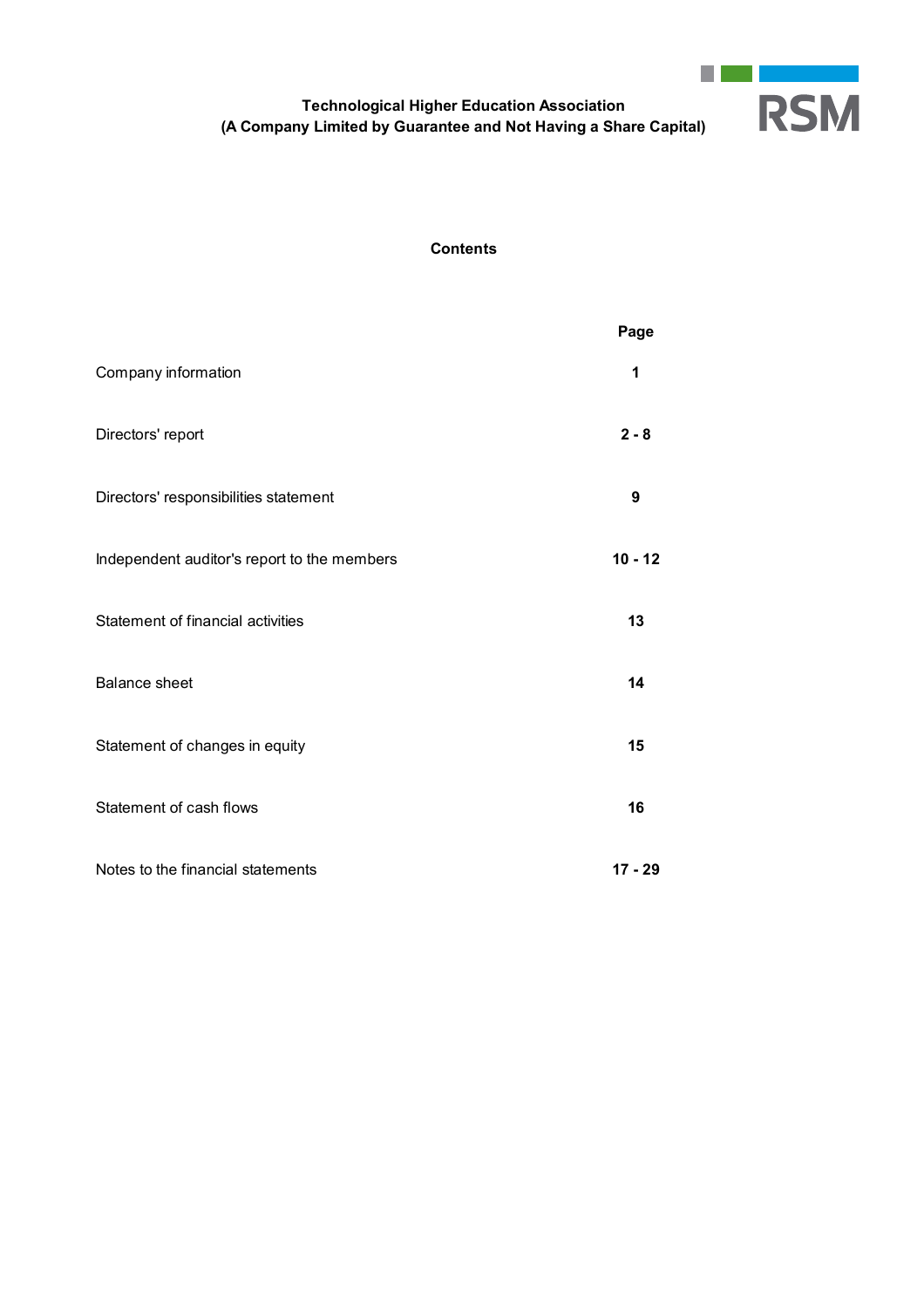

# **Company information**

| <b>Directors</b>         | Prof. Ciaran O'Cathain<br>Mr. Paul Hannigan<br>Dr. Annie Doona (Resigned 1 April 2020)<br>Dr. Oliver Murphy (Resigned 25 May 2020) Dr. Michael Mulvey<br>Dr. Patricia Mulcahy<br>Prof. Vincent Cunnane<br>Dr. Fergal Barry (Resigned 22 August<br>2019)<br>Dr. Michael Hannon (Appointed 26 August<br>2019, Resigned 19 March 2020) | Prof. William Donnelly<br>Dr. Brendan McCormack<br>Dr. James Finbarr O'Connor<br>David Smith (Appointed 1 April 2020)<br>Dr. Orla Flynn (Appointed 19 March 2020)<br>Dr. Brendan O'Donnell (Appointed 25 May<br>2020) |
|--------------------------|-------------------------------------------------------------------------------------------------------------------------------------------------------------------------------------------------------------------------------------------------------------------------------------------------------------------------------------|-----------------------------------------------------------------------------------------------------------------------------------------------------------------------------------------------------------------------|
| <b>Secretary</b>         | Gearoid Hodgins                                                                                                                                                                                                                                                                                                                     |                                                                                                                                                                                                                       |
| <b>Chief executive</b>   | Dr. Joseph Ryan                                                                                                                                                                                                                                                                                                                     |                                                                                                                                                                                                                       |
| Company number           | 403738                                                                                                                                                                                                                                                                                                                              |                                                                                                                                                                                                                       |
| <b>Charity number</b>    | CHY 17033                                                                                                                                                                                                                                                                                                                           |                                                                                                                                                                                                                       |
| <b>Registered office</b> | <b>First Floor</b><br><b>Fumbally Square</b><br><b>Fumbally Lane</b><br>Dublin 8                                                                                                                                                                                                                                                    |                                                                                                                                                                                                                       |
| <b>Auditor</b>           | <b>RSM</b> Ireland<br><b>Statutory Audit Firm</b><br><b>Trinity House</b><br><b>Charleston Road</b><br>Ranelagh<br>Dublin 6                                                                                                                                                                                                         |                                                                                                                                                                                                                       |
| <b>Bankers</b>           | Bank of Ireland plc<br>St Stephen's Green<br>Dublin 2                                                                                                                                                                                                                                                                               | <b>ICS Building Society</b><br>New Century House<br>IFSC, Mayor Street Lower<br>Dublin 1                                                                                                                              |
| <b>Solicitors</b>        | Arthur Cox & Co.<br><b>Earlsfort Centre</b><br><b>Earlsfort Terrace</b><br>Dublin 2                                                                                                                                                                                                                                                 |                                                                                                                                                                                                                       |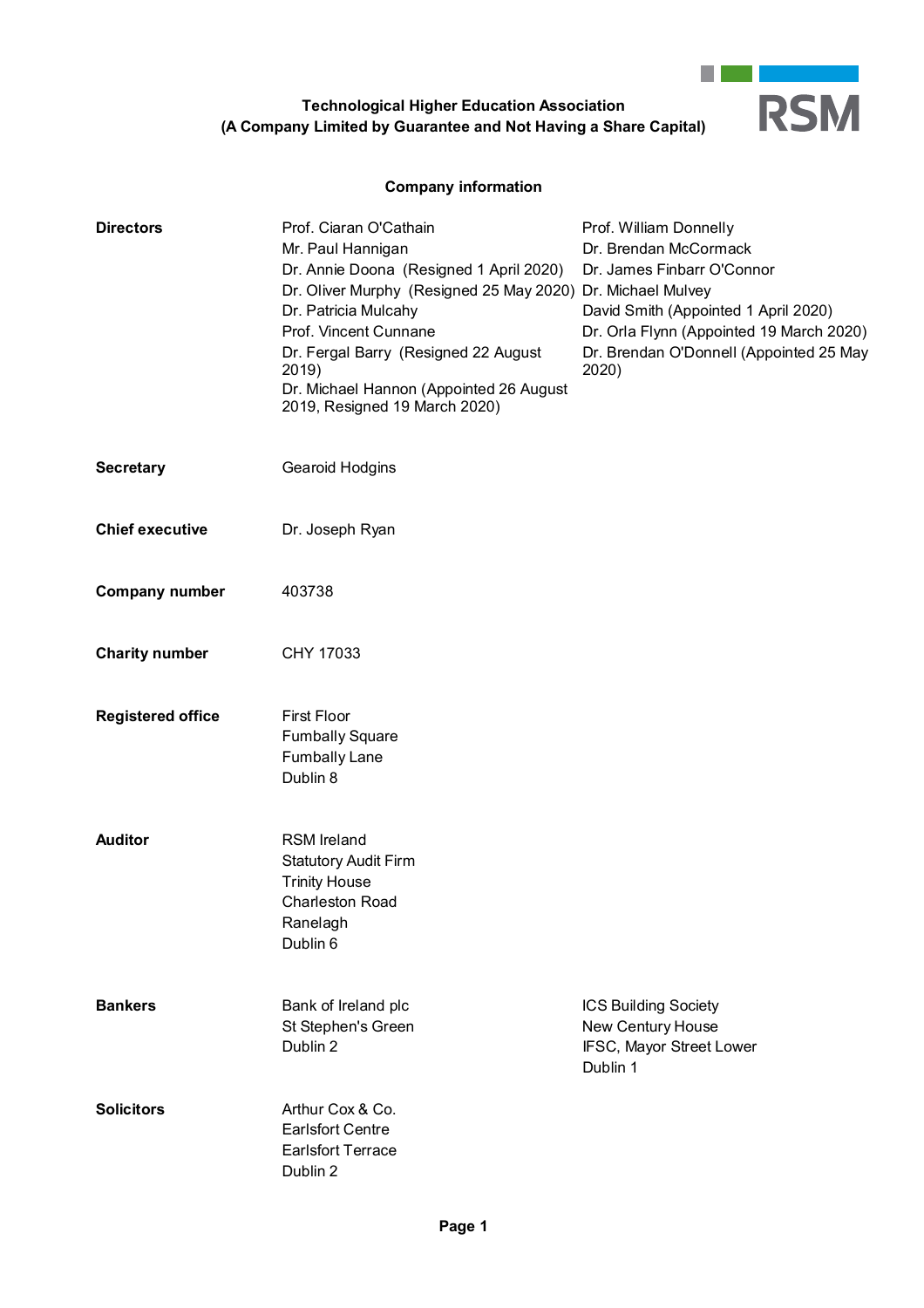

# **Directors' report for the financial year ended 31 December 2019**

The directors present their report and the financial statements of the company for the year ended 31 December 2019.

### **Objectives and Activities of THEA**

The principal activity of the company is the provision of advocacy, representational, management and support services to the technological higher education sector.

The main object for which the Association has been established is:

(a) to support and promote the development of education in and the management teams of Institutes of Technology (in particular by the collective representation of the Presidents of Athlone Institute of Technology; Institute of Technology, Carlow; Cork Institute of Technology; Dundalk Institute of Technology; Dun Laoghaire Institute of Art, Design and Technology; Galway-Mayo Institute of Technology; Letterkenny Institute of Technology; Limerick Institute of Technology; Institute of Technology, Sligo; Institute of Technology, Tralee; Waterford Institute of Technology and of Technological Universities or such other educational institutions as may be recognised for the purpose by the Association (collectively "the Participating Institutions")) on the formulation and execution of common policy in the higher education sector in which the Institutions participate for the development of education and research and to assist those of the Participating Institutions who wish to do so to become Technological Universities and to advance the interests of the Participating Institutions for the benefit of communities in which they operate from time to time

The following objects are subsidiary and ancillary to the foregoing and for the purposes aforesaid:

(i) to provide a source of information to third parties concerning the Participating Institutions, their work organisational objectives, and the courses and the facilities provided by them;

(ii) to undertake, commission and carry out research and consultancy work of relevance to the Participating Institutions and to disseminate the results of such research and consultancy work both within and outside the Participating Institutions;

(iii) to act as an agent for the Participating Institutions and to otherwise facilitate the Participating Institutions in or about the procurement of goods and services by or for the Participating Institutions and to supply goods and services to the Participating Institutions;

(iv) to promote international relationships with similar organisations in other countries, to develop international co-operation in research, teaching and learning, and to establish formal links with international education agencies;

(v) to assist in the development of a common position on higher education policy issues amongst the Participating Institutions;

(vi) to advise Government, the Higher Education Authority, the institutions of the European Union and other relevant agencies or bodies regarding the views and policies of the Participating Institutions;

(vii) to nominate persons to statutory and other bodies at the request of the Minister for Education and Skills and other appointing persons or bodies;

(viii) to facilitate the provision of scholarships, fellowships and other benefits for the students of its members and to solicit and procure funding for same by any lawful means.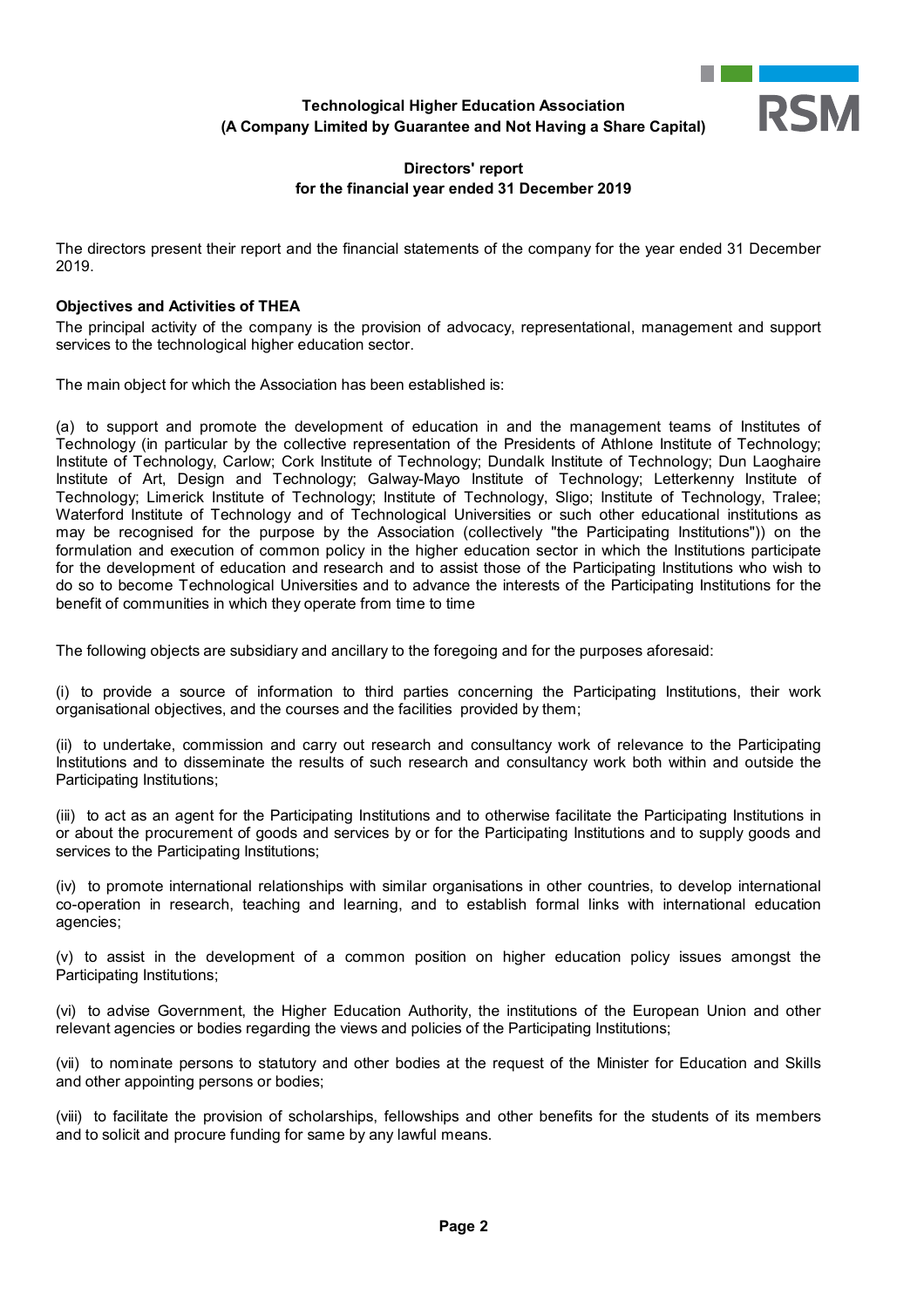

# **Directors' report (continued) for the financial year ended 31 December 2019**

It enables the Presidents of the Participating Institutions to co-ordinate the work of the Institutions nationally, and it supports the management teams of the Institutions in the discharge of their duties towards their respective institutions.

#### **Achievements and Performance**

#### **Academic Affairs and International**

#### *Academic Affairs*

A key milestone for THEA in 2019 was the passage of the Qualification and Quality Assurance (Education and Training) (Amendment) Act, which was signed into law by the President on 23 July 2019. The overall purpose of the Act is to safeguard the integrity of the National Framework of Qualifications and to protect the reputation of higher and further education and training in Ireland and improve standards in the international sector. THEA engaged extensively with the Department of Education and Skills, QQI and the IUA as the bill progressed through the Oireachtas, including appearing before the Oireachtas Joint Committee on Education and Skills. As well as contributing actively to the finalisation of its general provisions, THEA also secured the inclusion of a section in the act, Section 36, which amends Section 5 of the Regional Technical Colleges Act 1992, to enable institutes of technology to make awards, with the exception of doctoral degrees, to their students. The effect of Section 36 is to establish all existing institutes of technology as designated awarding bodies, on the same basis as the previously established universities, RCSI, and TU Dublin, except in relation to the awarding at Level 10, which will remain subject to the existing statutory provisions on delegated authority. It is of note that the conferral of doctoral awarding powers will be made to those institutes of technology that achieve designation as technological universities.

Under the initial commencement order under the Act [(Commencement (No. 2) Order 2019 (S.I. No. 540 of 2019)], made on 5 November 2019, the institutes of technology were empowered to make awards up to Level 9 of the National Framework of Qualifications, and become designated awarding bodies, from 1 January 2020. At the request of institute registrars, THEA prepared a guidance note, setting out some of the issues pertaining to designated awarding body status, including the implications for standard setting, the cessation of delegated authority, quality assurance procedures and linked providers, academic governance and graduation logistics. These issues were also considered and explored further by the institutes, in a workshop jointly hosted by THEA and QQI in the Radisson Blu Hotel, Golden Lane, on 18 February 2020.

THEA Academic Affairs also continued in its role as co-sponsor of the Irish Survey of Student Engagement (with the IUA, HEA and USI), and co-chair of the ISSE steering committee. 2019 witnessed a number of significant developments in the project, led by its new project manager, Dr Siobhán Nic Fhlannchadha. The national reports for taught undergraduate and postgraduate students, and for research students, were launched on 24 October 2019 as part of the Student Success Symposium, organised by the National Forum for the Enhancement of Teaching and Learning and the Higher Education Authority. As well as the reports, a brand refresh for the survey was also unveiled, including a redesigned website. Besides new graphics, the brand refresh also comprehends the adoption of the title StudentSurvey.ie as the principal way of referring to the survey (the ISSE acronym will be phased out). Other developments included the procurement of a new contract for the survey which, following a tender process, was awarded to International Graduate Insight Group Ltd (i-graduate) and signed by the HEA. This contract will last for three years (2020-22), with the option to extend for another three at the end of the contract. A review of the GDPR compliance of StudentSurvey.ie was carried out by solicitors RDJ. On foot of an overall very positive review, a Data Processing Agreement has been put in place between each participating HEI and i-graduate.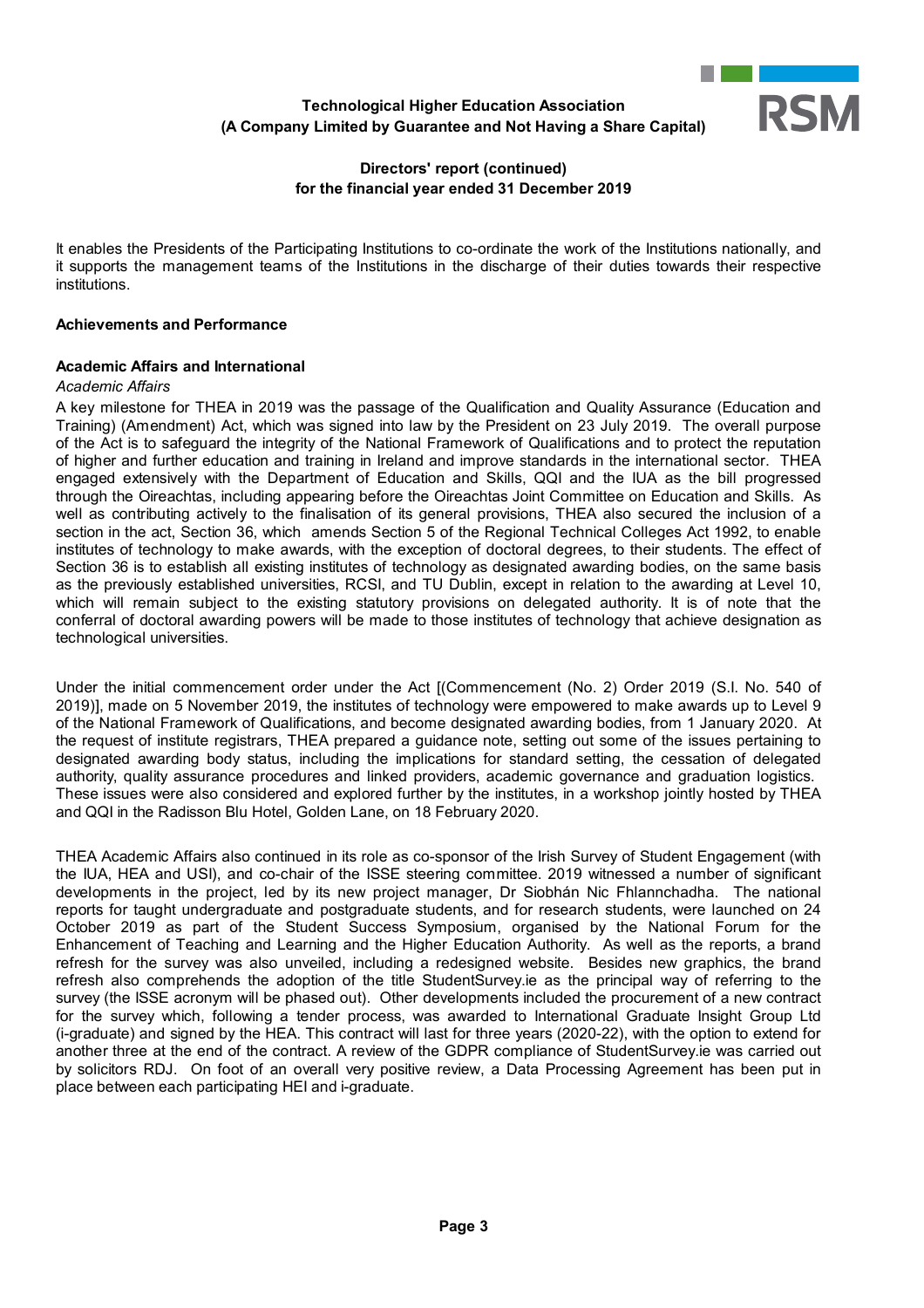

# **Directors' report (continued) for the financial year ended 31 December 2019**

Regarding the 2019 results, a total of 40,558 students from 27 institutions responded to the taught undergraduate and postgraduate survey, which represents a national response rate of 29.3%. This is the highest response rate to StudentSurvey.ie to date. The respondents consist of 19,557 first year undergraduate students, 13,951 final year undergraduate students and 7,050 taught postgraduate students. PGR StudentSurvery.ie also had a positive response rate in its first year of full implementation. A total of 2,721 postgraduate research students from 22 institutions responded, which represents an overall national response rate of 29.9%.

Moving into 2020, the activities of THEA, including Academic Affairs, were dominated by the Covid-19 Pandemic. Working through the Council of Registrars, THEA Academic Affairs supported the chief academic officers in their efforts to close out the 2019/20 academic year through the institution of emergency measures to ensure the delivery of the curriculum and appropriate assessment arrangements, while at the same time protecting the health and welfare of staff students. Thereafter, it supported the Registrars in the second phase response to the crisis: the planning for the 2020/21 academic year. This included the development and publication of a set of 'Principles and Guidelines for the delivery of 2020/21 Programmes in the Institutes of Technology in the context of the Covid-19 Pandemic', (http://www.thea.ie/contentFiles/THEA-COVID-principles.pdf).

Finally, THEA Academic Affairs contributed actively to a range of policy and related developments in Irish education and training, including representing the sector on the Apprenticeship Council, the national Transitions Reform Steering Group, the HEA's National Access Plan Steering Group, QQI's National Academic Integrity Network and the NCCA's Board for Senior Cycle.

#### *International Desk*

The international desk at THEA works closely with national and international agencies to further Ireland's engagement in international education activities and holds membership of several international associations. At home THEA works with various government agencies, including Enterprise Ireland which has responsibility for the national brand 'Education in Ireland', through participation in various review and planning events, workshops, seminars, overseas missions and market intelligence reviews. THEA continued input to national policy on internationalisation through participation in the Department of Education led High Level Group on Internationalisation. Recent activity from that group included a review of Ireland's international education strategy, Irish Educated Globally Connected - An International Education Strategy for Ireland, 2016-2020. There was ongoing engagement with Department of Justice and the Irish Naturalisation and Immigration Service (INIS) in relation to the management of international student permissions and visas. This included the establishment of a new stakeholder forum which allows for greater ongoing collaboration with the immigration services to enhance Ireland's attractiveness as a study destination and to provide a more streamlined and welcoming regime for incoming students. Work is ongoing with QQI on quality assurance in international

The THEA International desk provides a shared service to members on aspects of the Institutes' International Education student mobility activities. There is ongoing engagement with the Irish Council for Overseas Students to ensure appropriate supports for international students studying in Ireland and engagement with health insurance providers on the provision of suitable health insurance products for international students to maintain Ireland's competitiveness in this market.

Covid 19 has generated significant additional challenges for international student mobility and welfare. THEA has facilitated regular meetings with institutes to share experiences and co-ordinate responses where appropriate. THEA also participated in a working group led by Department of Education and Skills, which co-ordinated national responses to the various issues arising, including particular difficulties with immigration permissions. Ireland's treatment of international students has been well perceived by overseas partners, students, parents and agents. THEA is continuing to work with government agencies to overcome the challenges arising as a result of the ongoing pandemic and to protect in so far as is possible international student numbers coming to Ireland and ensure their safety, welfare and the quality of the student experience.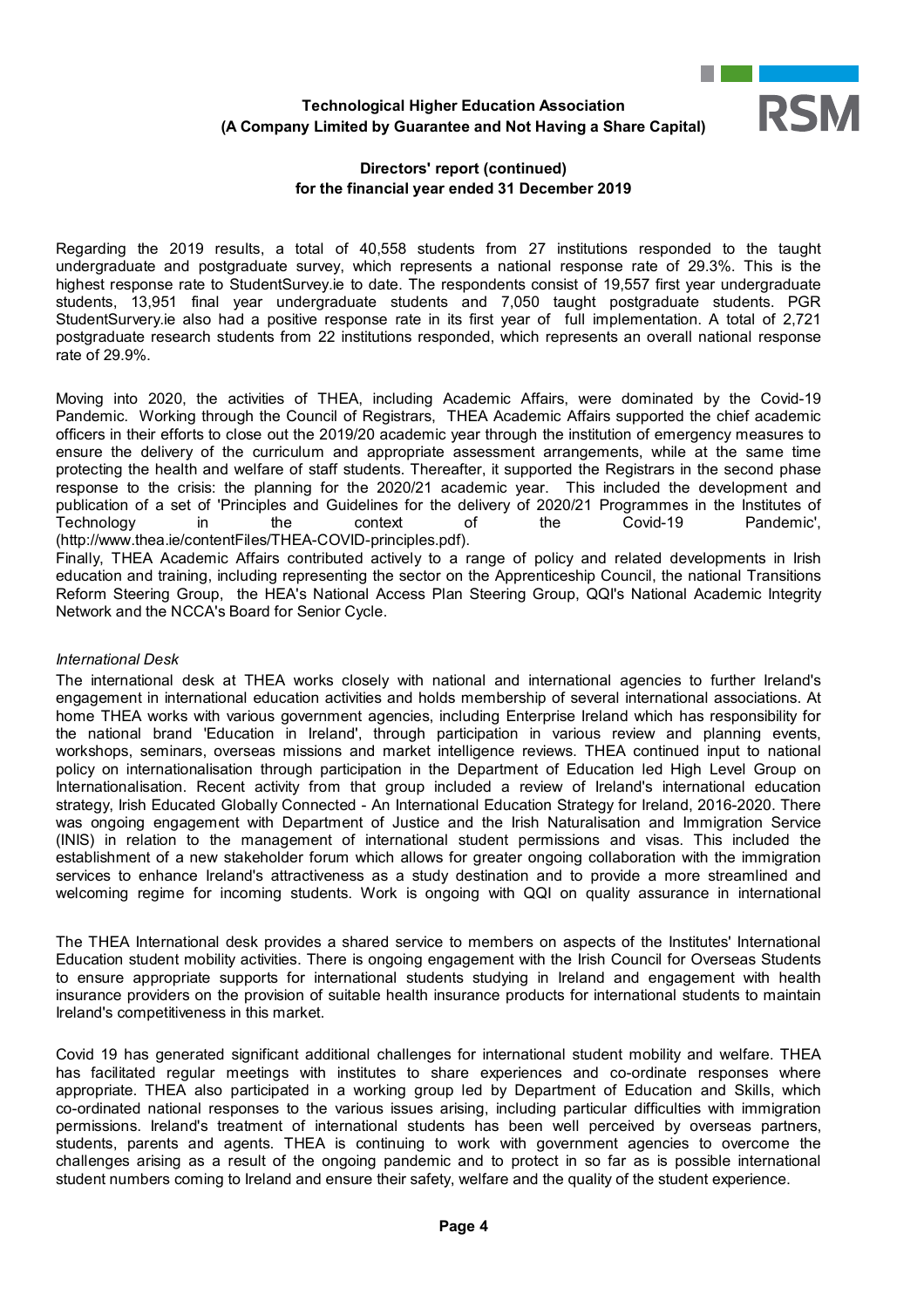

# **Directors' report (continued) for the financial year ended 31 December 2019**

# **ACHIEVEMENTS AND PERFORMANCE: THE RDI OFFICE**

### **Submissions to Government/Responses to National Consultations**

- Science Foundation Ireland's future strategy 2020-2025, submitted in July 2019. THEA's Director of RDIE participated as a guest discussion leader in the SFI Engage online consultation in March 2020

- Roadmap for the Creative Industries in Ireland, submitted in November 2019

- Sectoral position on future Technology Transfer Strengthening Initiative programme, submitted to Enterprise Ireland in August 2019

- Review of HE research system (ref. Action Plan for Education 2019). An extensive package of quantitative and qualitative information was collated by THEA and submitted to the Higher Education Authority as a contribution towards this review. The review is due for publication before Q3 2020

#### **External Engagement**

- National Research Integrity Forum: THEA worked with the RI Forum during 2019 to republish the National Policy Statement on Ensuring Research Integrity in Ireland and to develop a Good Research Practice Framework for the HE system. THEA's Director of RDIE is Deputy Chair of the RI Forum

STEM supplement: The annual STEM supplement was published in the Irish Independent on 28th November 2019. The theme was "Regional Research and Innovation" and was sponsored by Enterprise Ireland. The print supplement was complemented by a microsite on the THEA website and a social media campaign in collaboration with members. The social media campaign reached over 200,000 Twitter accounts (compared to 86,000 in 2018

- Funding support to members: The RDIE Office arranged pre-submission reviews of 35 draft applications to the Irish Research Council Postgraduate Scholarship Call in August 2019

- National research cooperation: THEA signed a Memorandum of Understanding with the BiOrbic SFI Bioeconomy Research Centre in October 2019. BiOrbic is interested in expanding its cooperation with THEA's members

- Erasmus Plus: THEA has begun working as a partner in a Key Action 2 project entitled Mapping Regional Engagement Activities of European Universities of Applied Science (UASiMAP), led by EURASHE

# **Matters Progressed via Representation on External Working Groups**

i) Knowledge Transfer Ireland: THEA and representatives from the sector were members of the temporary KTI IP Policy Implementation Group (March-May 2018) and worked with KTI to make practical recommendations following on from the KTI/HEA review of IP and Conflicts of Interests policies. THEA and representatives from the sector are participating in the KTI State Aid working group, progressing a national state aid guide to sit alongside the national IP policy.

ii) National Open Research Forum: THEA and representatives from the sector have assisted the OR Forum with developing the forthcoming National Open Research Principles.

iii) National Research Integrity Forum: THEA has worked with the RI Forum to a) put in place online research integrity training in all Irish HEIs, b) update the National Policy Statement on Ensuring Research Integrity in Ireland and c) start developing a research assurance mechanism for the HEIs. THEA's Director of RDIE is Deputy Chair of the RI Forum.

iv) Bibliometrics Working Group: THEA has worked with colleagues from the HEA, IUA and IReL to identify three potential bibliometric tools. Three sector representatives are participating in the sub-groups to validate the tools with a view to establishing a national subscription to the tool most suitable for use in the Irish system.

v) Higher Education Research Group: THEA has continued to work with the IUA and DES on implementing a National Researcher Careers Framework within Irish HEIs, as foreseen in Innovation 2020. The proposal was approved by the I2020 Inter-departmental Group in April 2019, and implementation will commence shortly.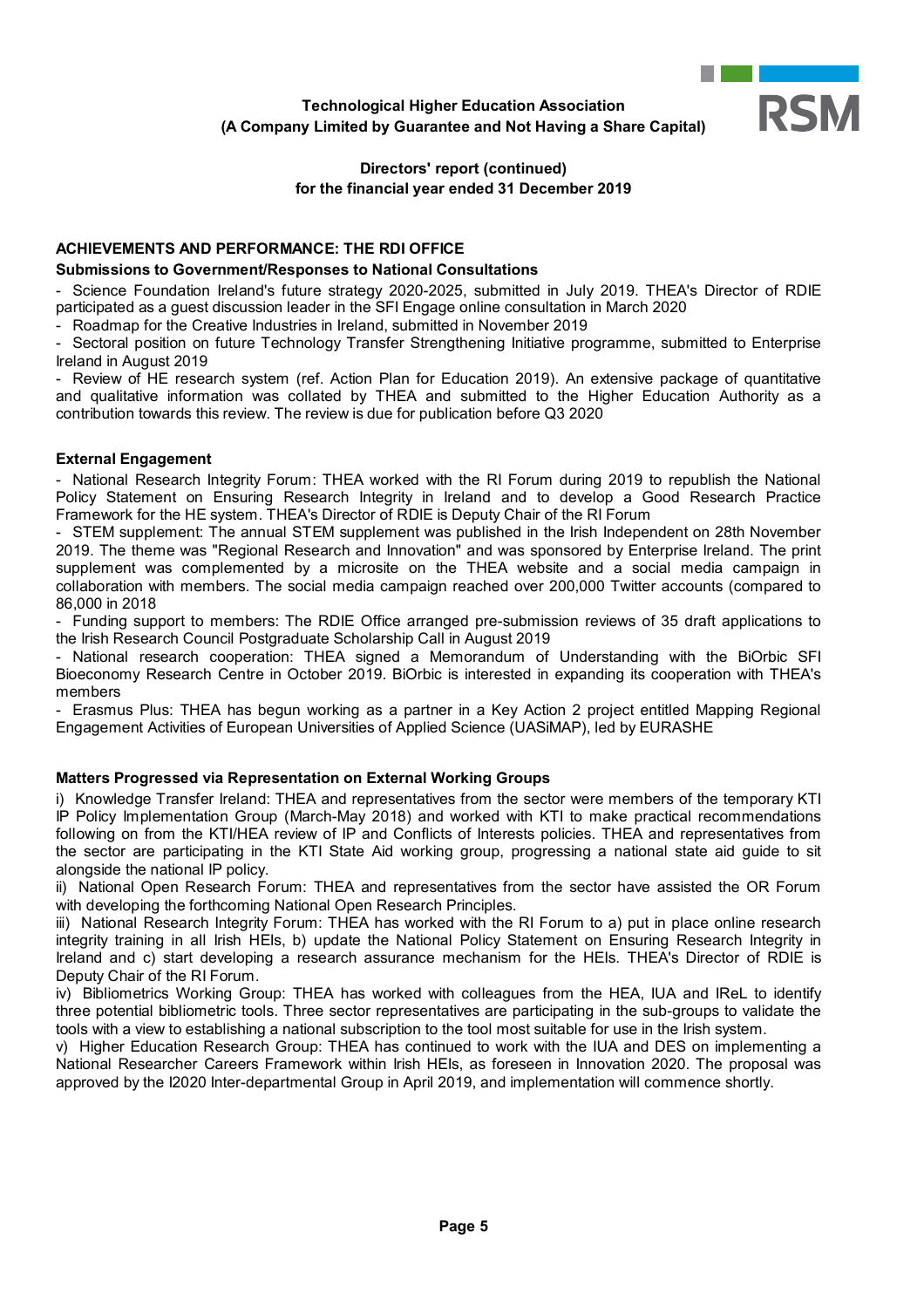

# **Directors' report (continued) for the financial year ended 31 December 2019**

#### **International Engagement**

i) Horizon 2020: The THEA Director of RDIE continues in the role as Ireland's National Delegate to the Horizon 2020 Marie Sklodowska-Curie actions and attended two Programme Committee meetings in Brussels during 2018. The role provides access to valuable information and insights about Horizon 2020 funding at national and international level.

ii) UASNet: THEA met with the Secretary General and President of UASNet in Dublin in October 2018 and have identified several opportunities for strengthened collaboration in the RDIE area. IOTI was a founding member of UASNet.

iii) INTERREG: The THEA Director of RDIE has joined the Steering Committee of the CHITIN (Cross-border Healthcare Intervention Trials in Ireland Network) INTERREG VA project.

iv) MLE on Research Integrity: The THEA Director of RDIE is representing Ireland in a Mutual Learning Exercise on Research Integrity coordinated by the European Commission. The outcomes of the exercise will be fed back into the sector.

#### **COVID-19**

- Support to members: the THEA RDIE Strategic Group, which previously met six times a year, is now meeting fortnightly (initially weekly), with an agenda focused on the impact of the pandemic

- Information sharing: THEA is participating in a working group of research funders and HE representatives, sharing information on R & I during the pandemic. THEA has also been a conduit for transmission of information to/from it's members to the Dept. of Education Covid-19 working groups

- Promoting Covid-19 support by members: THEA gathered more than 20 "How we're helping" stories from members and has been promoting them across social media. A selection of these were transmitted to the Dept. of the Taoiseach and were highlighted in a government post on HE researchers helping to address the pandemic

# **Equality and Diversity**

- Senior Academic Leadership Initiative (SALI): THEA partnered with the Irish Universities Association and the Higher Education Authority to host an information session on the SALI Call for Applications in September 2019 Athena SWAN: THEA organised a training session in May 2019 on Effective Gap Analysis and SMART

Action Planning, to support the sector in their efforts to secure Athena SWAN awards

# **Corporate Affairs**

Through the Director of Corporate Affairs, THEA continued to provide a human resources/industrial relations support function at national level for its members. Working through a range of fora including the National Negotiating Fora for Technological Universities with separate arrangements for Academic Staff and Professional, Management and Support Staff as well as the National Industrial Relations Forum for Academic Staff, progress was made on a range of issues. This included agreement on a Voluntary Mobility Policy for Technological Universities and circulars on a number of other issues. THEA also chairs a Working Group on superannuation issues which worked closely with the Department of Education and Skills to ensure that superannuation is managed consistently through the sector.

#### **Governance and management**

Governance of the sector remains a priority issue. The Code of Governance for Institutes of Technology which sets out best practice in governance across areas such as business and financial reporting, ethics, risk management, relationship with the HEA, Departments, Minister and the Oireachtas, internal audit, was updated in June 2019. Work on a Code of Governance for Subsidiary Companies is currently at an advanced stage and should be finalised later this year. THEA co-ordinates the internal audit contract for the Institutes of Technology which is provided on an external contract basis. Following a tender process in 2019, Deloittes have taken over the contract from PWC.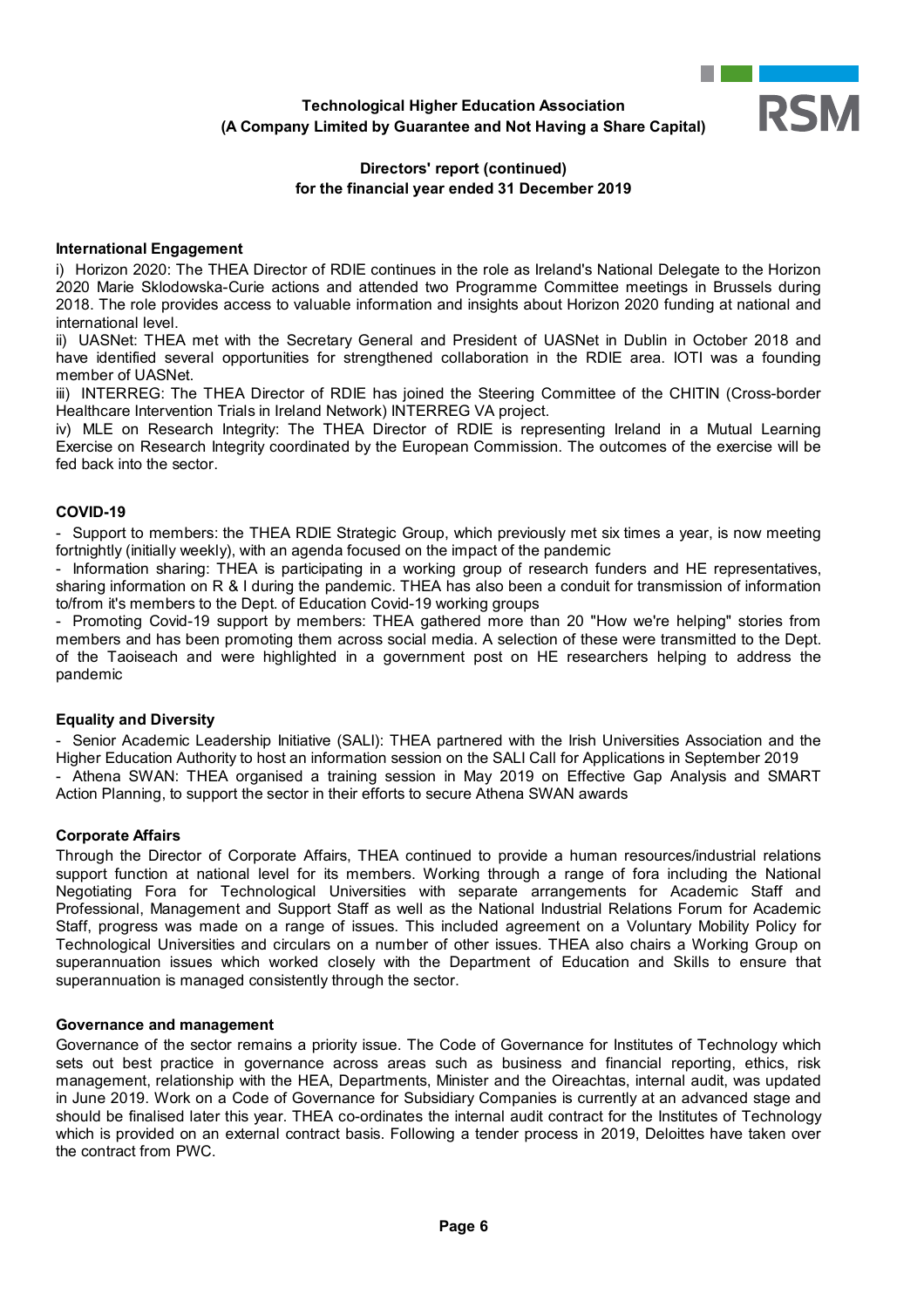

# **Directors' report (continued) for the financial year ended 31 December 2019**

Throughout 2020, the activities of the Corporate Affairs Office have been dominated by the reaction to Covid-19. We have worked closely with the HEA on our members behalf to help secure extra funding for the sector to deal with the impact of the pandemic with €168 million euro in additional funding for the third-level sector being secured this summer. Intense consultation at national level with the relevant trade unions has seen agreement reached on Emergency Remote Teaching with other agreements in the offing.

#### **Principal risks and uncertainties**

Like all not for profit organisations, the key risk for THEA is the continued support of its members and the members contributions to its activities. The Directors are satisfied that all members will continue to support the organisation for the foreseeable future.

#### **Results for year**

The results for the year are set out on pages 13 and 14. The net income for the financial year amounted to €1,261 (2018: net income of €30,170). Of this surplus, €(50,693) was allocated against unrestricted funds and €51,954 was transferred to restricted funds.

# **Events after the end of the reporting period**

In the first half of 2020, the Covid-19 virus spread worldwide. In common with many other countries, the Irish government issued guidance and restrictions on the movement of people designed to slow the spread of this virus. In early March 2020, many businesses closed voluntarily and throughout the month more restrictions were placed on people and businesses. Subsequently all "non-essential" businesses were ordered to close temporarily. The company continued to operate during the period of restriction. The company was able to move quickly to a remote-working model with any costs generally being offset by savings elsewhere. The directors are closely monitoring the development of the pandemic and any further impact it may have on the operation of the company over the coming months.

There have been no other significant events affecting the company since the year end.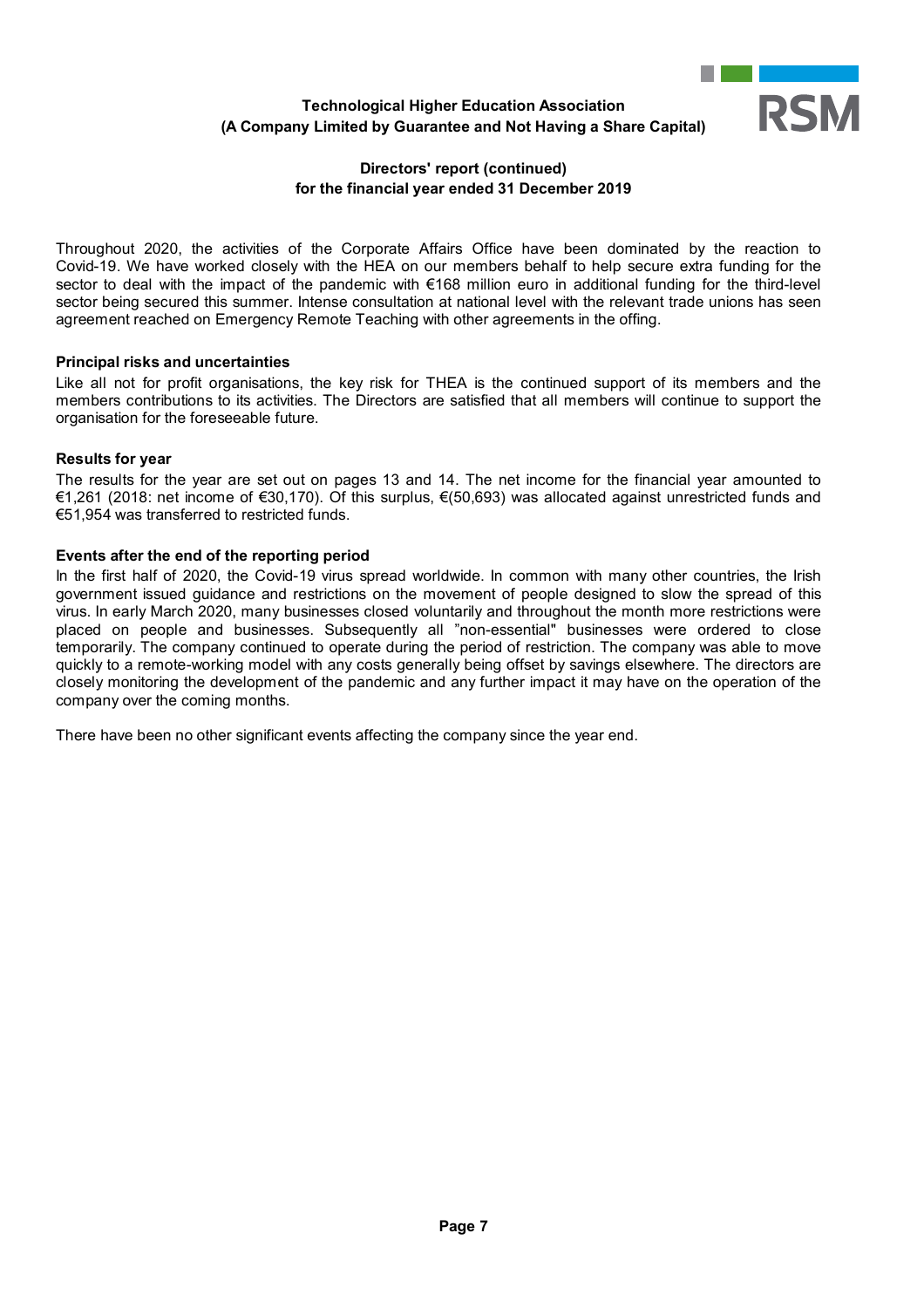

# **Directors' report (continued) for the financial year ended 31 December 2019**

# **Directors**

The directors who served the company during the year are disclosed within the company information section of these financial statements.

Gearoid Hodgins served as company secretary throughout the financial period.

# **Accounting records**

The measures taken by the directors to secure compliance with the requirements of sections 281 to 285 of the Companies Act 2014 with regard to the keeping of accounting records are the implementation of necessary policies and procedures for recording transactions, the employment of competent accounting personnel with appropriate expertise and the provision of adequate resources to the financial function. The accounting records of the company are located at First Floor, Fumbally Square, Fumbally Lane, Dublin 8.

# **Transactions involving directors**

There were no contracts or arrangements of any significance in relation to the business of the company in which the directors had any interest, at any time during the year ended 31 December 2019.

#### **Political donations**

There were no political donations during the year.

#### **Directors**

In accordance with the Constitution, directors do not retire by rotation.

# **Relevant audit information**

In the case of each of the persons who are directors at the time this report is approved in accordance with section 332 of Companies Act 2014:

• so far as each director is aware, there is no relevant audit information of which the company's statutory auditors are unaware, and

• each director has taken all the steps that he or she ought to have taken as a director in order to make himself or herself aware of any relevant audit information and to establish that the company's statutory auditors are aware of that information.

# **Auditors**

RSM Ireland Business Advisory Limited t/a RSM Ireland have expressed their willingness to continue in office in accordance with the provisions of Section 383(2) of the Companies Act 2014.

This report was approved by the board of directors on 23 September 2020 and signed on behalf of the board by:

 $Br_{\Lambda}$  1

**Brendan McCormack Vincent Cunnane Director Director**

Vince Lammano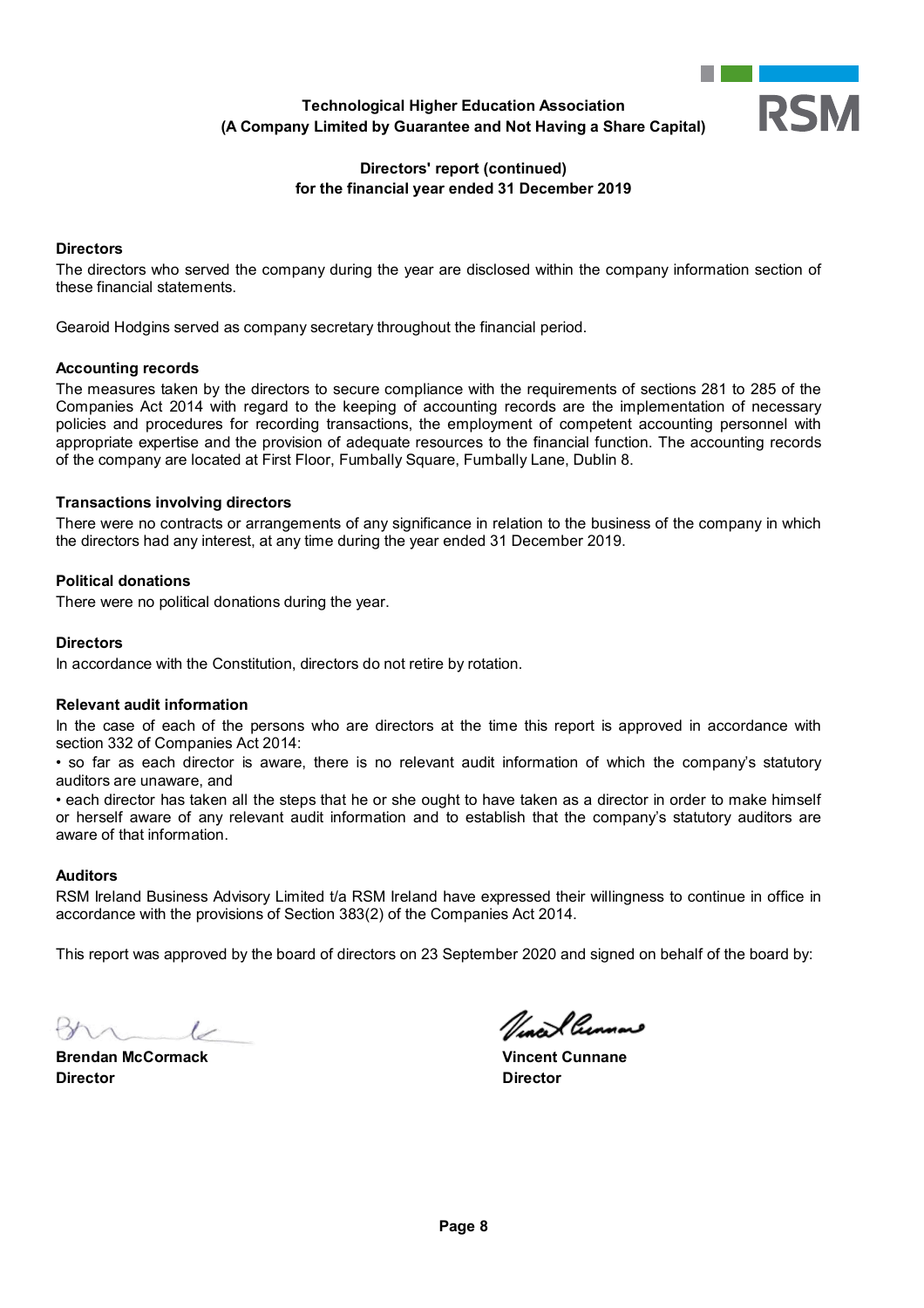

# **Directors' responsibilities statement for the financial year ended 31 December 2019**

The directors are responsible for preparing the Directors' report and the financial statements in accordance with applicable Irish law and regulations.

Irish company law requires the directors to prepare financial statements for each financial year. Under the law, the directors have elected to prepare the financial statement in accordance with the Companies Act 2014 and FRS102 "The Financial Reporting Standards applicable in the UK and Republic of Ireland" issued by the Financial Reporting Council of promulgated by the Institute of Chartered Accountants in Ireland. The financial statements are also prepared in accordance with the Statement of Recommended Practice (SORP): Accounting and Reporting by Charities (FRS 102) issued by the Charities Commission in the UK. Under company law, the directors must not approve the financial statement unless they are satisfied that they give a true and fair view of the assets, liabilities and financial position of the company as at the financial year end date and of the net income/expenditure of the company for the financial year and otherwise comply with the Companies Act 2014.

In preparing these financial statements, the directors are required to:

- select suitable accounting policies and then apply them consistently;
- make judgements and accounting estimates that are reasonable and prudent;
- state whether the financial statements have been prepared in accordance with applicable accounting standards, identify those standards, and note the effect and the reasons for any material departure from those standards; and
- prepare the financial statements on the going concern basis unless it is inappropriate to presume that the company will continue in business.

The directors are responsible for ensuring that the company keeps or causes to be kept adequate accounting records which correctly explain and record the transactions of the company, enable at any time the assets, liabilities, financial position and net income/expenditure of the company to be determined with reasonable accuracy, enable them to ensure that the financial statements and Directors' report comply with the Companies Act 2014 and enable the financial statements to be readily and properly audited. They are also responsible for safeguarding the assets of the company and hence for taking reasonable steps for the prevention and detection of fraud and other irregularities.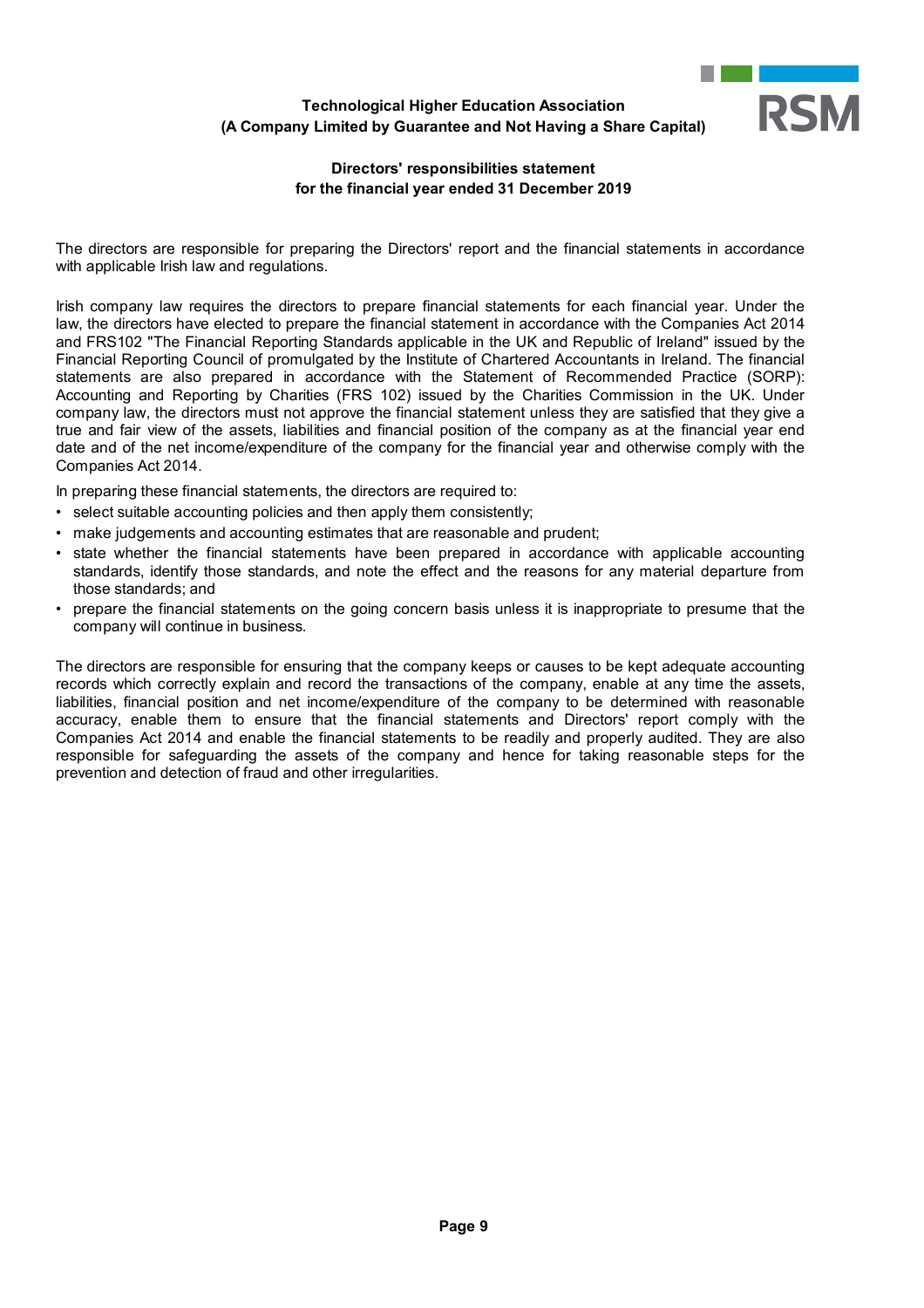

# **Independent auditor's report to the members of for the financial year ended 31 December 2019**

# **Report on the audit of the financial statements**

# **Opinion**

We have audited the financial statements of the Technological Higher Education Association for the year ended 31 December 2019 which comprise the Statement of Financial Activities, the Balance Sheet, the Statement of Changes in Equity, the Cash Flow Statement and notes to the financial statements, including the summary of significant accounting policies set out in note 2. The financial reporting framework that has been applied in their preparation is Irish Law and Charities SORP (FRS 102) Accounting and Reporting by Charities: Statement of Recommended Practice applicable to charities preparing their accounts in accordance with the Financial Reporting Standards applicable in the UK and Republic of Ireland (FRS102).

In our opinion, the financial statements:

- give a true and fair view of the assets, liabilities and financial position of the company as at 31 December 2019 and of its net income for the year then ended; and
- have been properly prepared in accordance with Charities SORP (FRS 102) Accounting and Reporting by Charities: Statement of Recommended Practice applicable to charities preparing their accounts in accordance with the Financial Reporting Standards applicable in the UK and Republic of Ireland (FRS102); and
- have been properly prepared in accordance with the requirements of the Companies Act 2014.

#### **Basis of opinion**

We conducted our audit in accordance with International Standards on Auditing (Ireland) and applicable law. Our responsibilities under those standards are described in the Auditor's Responsibilities for the Audit of the Financial Statements section of our report. We are independent of the company in accordance with ethical requirements that are relevant to our audit of financial statements in Ireland, including the Ethical Standard for Auditors (Ireland) issued by the Irish Auditing and Accounting Supervisory Authority, and we have fulfilled our other ethical responsibilities in accordance with these requirements.

We believe that the audit evidence we have obtained is sufficient and appropriate to provide a basis for our opinion.

# **Conclusions relating to going concern**

We have nothing to report in respect of the following matters in relation to which ISAs (Ireland) require us to report to you where:

- the directors use of the going concern basis of accounting in the preparation of the financial statements is not appropriate; or
- the directors have not disclosed in the financial statements any identified material uncertainties that may cast significant doubt about the company's ability to continue to adopt the going concern basis of accounting for a period of at least twelve months from the date when the financial statements are authorised for issue.

# **Other information**

The directors are responsible for the other information. The other information comprises the information included in the annual report other than the financial statements and our auditor's report thereon. Our opinion on the financial statements does not cover the other information and, except to the extent otherwise explicitly stated in our report, we do not express any form of assurance conclusion thereon.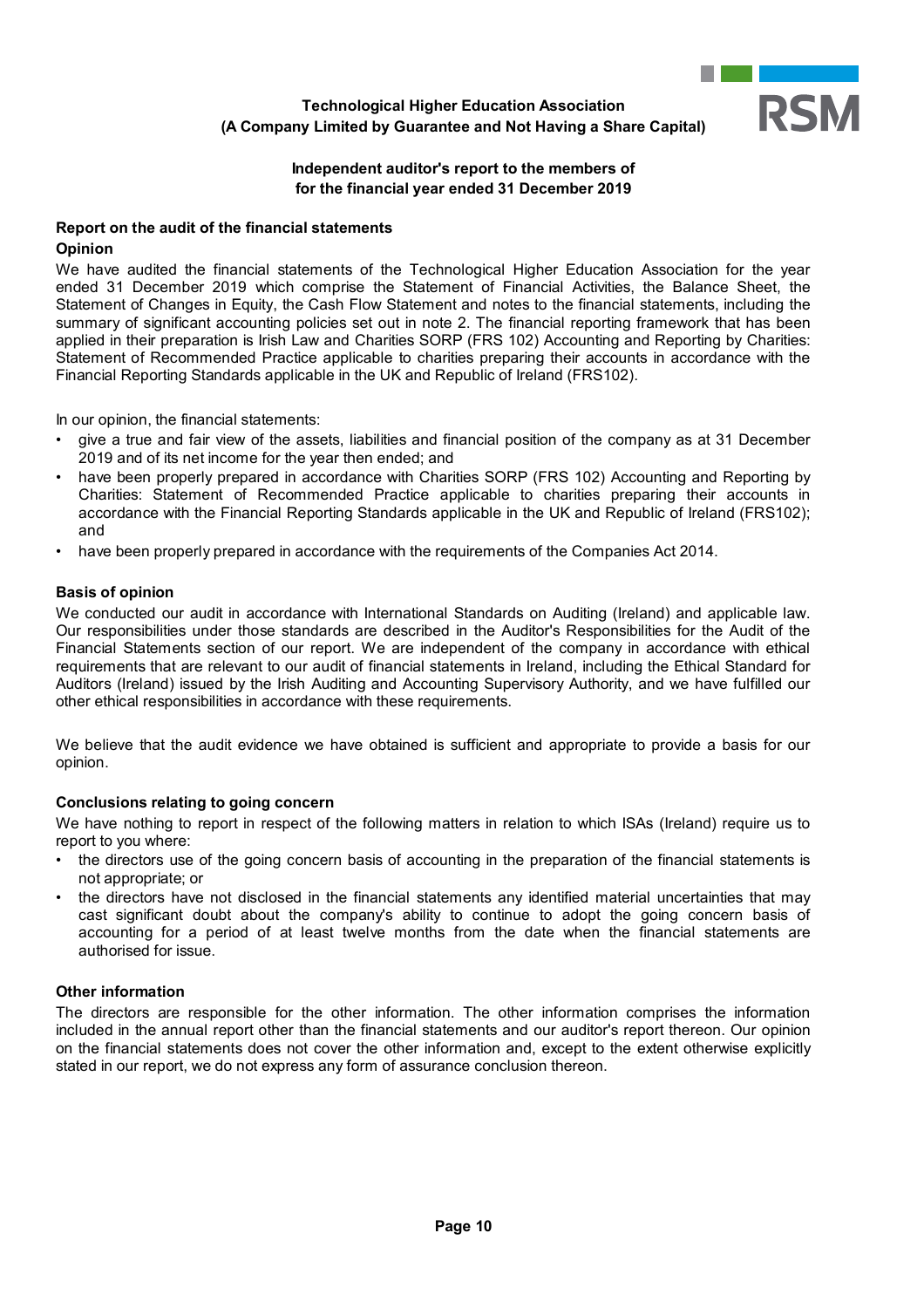

# **Independent auditor's report to the members of for the financial year ended 31 December 2019**

In connection with our audit of the financial statements, our responsibility is to read the other information and, in doing so, consider whether the other information is materially inconsistent with the financial statements or our knowledge obtained in the audit, or otherwise appears to be materially misstated. If we identify such material inconsistencies or apparent material misstatements, we are required to determine whether there is a material misstatement in the financial statements or a material misstatement of the other information. If, based on the work we have performed, we conclude that there is a material misstatement of this other information, we are required to report that fact.

We have nothing to report in this regard.

# **Opinions on other matter prescribed by the Companies Act 2014**

Based solely on the work undertaken in the course of the audit, we report that:

- in our opinion, the information given in the directors report is consistent with the financial statements; and
- in our opinion, the directors report has been prepared in accordance with the Companies Act 2014.

We have obtained all the information and explanations which we consider necessary for the purposes of our audit.

In our opinion the accounting records of the Company were sufficient to permit the financial statements to be readily and properly audited, and financial statements are in agreement with the accounting records.

# **Matters on which we are required to report by exception**

Based on the knowledge and understanding of the Company and its environment obtained in the course of the audit, we have not identified any material misstatements in the directors report.

The Companies Act 2014 requires us to report to you if, in our opinion, the disclosures of directors' remuneration and transactions required by sections 305 to 312 of the Act are not made. We have nothing to report in this regard.

# **Responsibilities of directors for the financial statements**

As explained more fully in the directors responsibilities statement set on page 9, the directors are responsible for the preparation of the financial statements and for being satisfied that they give a true and fair view, and for such internal control as they determine is necessary to enable the preparation of financial statements that are free from material misstatement, whether due to fraud or error.

In preparing the financial statements, the directors are responsible for assessing the Company's ability to continue as a going concern, disclosing, as applicable, matters related to going concern and using the going concern basis of accounting unless management either intends to liquidate the Company or to cease operations, or has no realistic alternative but to do so.

# **Auditor's responsibilities for the audit of the financial statements**

Our objectives are to obtain reasonable assurance about whether the financial statements as a whole are free from material misstatement, whether due to fraud or error, and to issue an auditor's report that includes our opinion. Reasonable assurance is a high level of assurance, but is not a guarantee that an audit conducted in accordance with ISAs (Ireland) will always detect a material misstatement when it exists. Misstatements can arise from fraud or error and are considered material if, individually or in the aggregate, they could reasonably be expected to influence the economic decisions of users taken on the basis of these financial statements.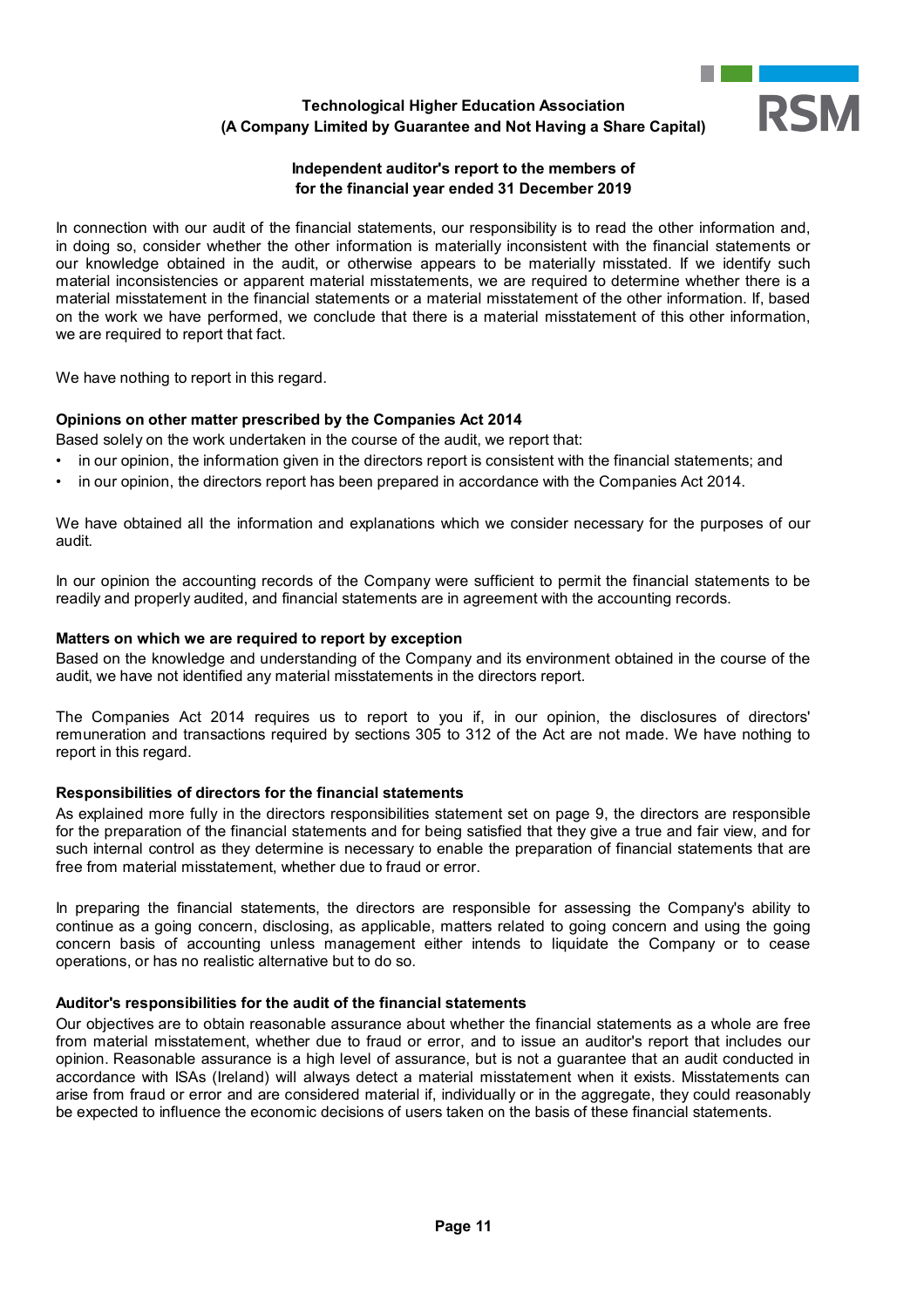

# **Independent auditor's report to the members of for the financial year ended 31 December 2019**

As part of an audit in accordance with ISAs (Ireland), we exercise professional judgment and maintain professional scepticism throughout the audit. We also:

- Identify and assess the risks of material misstatement of the financial statements, whether due to fraud or error, design and perform audit procedures responsive to those risks, and obtain audit evidence that is sufficient and appropriate to provide a basis for our opinion. The risk of not detecting a material misstatement resulting from fraud is higher than for one resulting from error, as fraud may involve collusion, forgery, intentional omissions, misrepresentations, or the override of internal control.
- Obtain an understanding of internal control relevant to the audit in order to design audit procedures that are appropriate in the circumstances, but not for the purpose of expressing an opinion on the effectiveness of the Company's internal control.
- Evaluate the appropriateness of accounting policies used and the reasonableness of accounting estimates and related disclosures made by directors.
- Conclude on the appropriateness of the director's use of the going concern basis of accounting and, based on the audit evidence obtained, whether a material uncertainty exists related to events or conditions that may cast significant doubt on the Company's ability to continue as a going concern. If we conclude that a material uncertainty exists, we are required to draw attention in our auditor's report to the related disclosures in the financial statements or, if such disclosures are inadequate, to modify our opinion. Our conclusions are based on the audit evidence obtained up to the date of our auditor's report. However, future events or conditions may cause the Company to cease to continue as a going concern.
- Evaluate the overall presentation, structure and content of the financial statements, including the disclosures, and whether the financial statements represent the underlying transactions and events in a manner that achieves fair presentation.

We communicate with those charged with governance regarding, among other matters, the planned scope and timing of the audit and significant audit findings, including any significant deficiencies in internal control that we identify during our audit.

#### **The purpose of our audit work and to whom we owe our responsibilities**

Our report is made solely to the company's members, as a body, in accordance with section 391 of the Companies Act 2014. Our audit work has been undertaken so that we might state to the company's members those matters we are required to state to them in an auditor's report and for no other purpose. To the fullest extent permitted by law, we do not accept or assume responsibility to anyone other than the company and the company's members, as a body, for our audit work, for this report, or for the opinions we have formed.

**.................................**

**Patrick Keegan For and on behalf of RSM Ireland Statutory Audit Firm Trinity House Charleston Road Ranelagh Dublin 6**

**Date: 23 September 2020**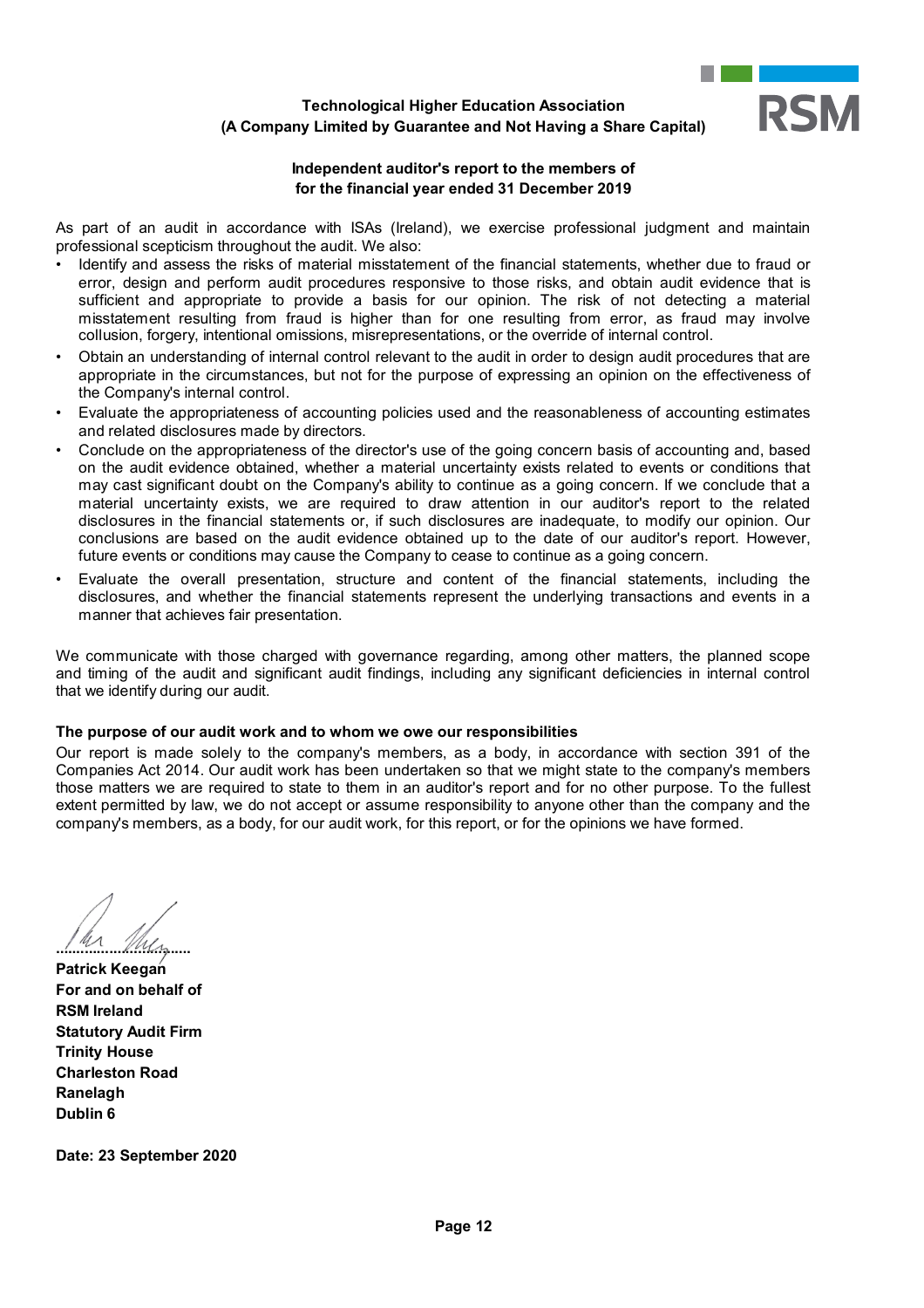

# **Statement of financial activities for the financial year ended 31 December 2019**

|                                            |              | <b>Unrestricted</b> | <b>Restricted</b> | <b>Total</b> |           |
|--------------------------------------------|--------------|---------------------|-------------------|--------------|-----------|
|                                            |              | <b>Funds</b>        | <b>Funds</b>      | 2019         | 2018      |
|                                            |              | €                   | €                 | €            | €         |
| Income and endowments from:                | <b>Notes</b> |                     |                   |              |           |
| Charitable activities                      | 3            | 1,080,475           | 360,000           | 1,440,475    | 1,670,130 |
| <b>Investments</b>                         | 4            |                     |                   |              | 475       |
| Sundry income                              |              |                     |                   |              | 699       |
| <b>HEA</b> funding                         |              | 250,000             | 125,705           | 375,705      | 43,226    |
| <b>Total income and endowments</b>         |              | 1,330,475           | 485,705           | 1,816,180    | 1,714,530 |
| <b>Expenditure on:</b>                     |              |                     |                   |              |           |
| Charitable activities                      | 5            | 1,381,168           | 433,751           | 1,814,919    | 1,684,360 |
| Total expenditure on charitable activities |              | 1,381,168           | 433,751           | 1,814,919    | 1,684,360 |
| Net income/ (expenditure)                  |              | (50, 693)           | 51,954            | 1,261        | 30,170    |
| <b>Reconciliation of funds:</b>            |              |                     |                   |              |           |
| Total funds brought forward                |              | 442,760             | 151,476           | 594,236      | 564,066   |
| <b>Total funds carried forward</b>         | 14           | 392,067             | 203,430           | 595,497      | 594,236   |
|                                            |              |                     |                   |              |           |

The statement of financial activities includes all gains and losses recognised in the year. All income and expenditure derive from continuing activities.

The company has no other recognised items of income and expenses other than the results for the year as set out above.

**The notes on pages 17 to 29 form part of these financial statements.**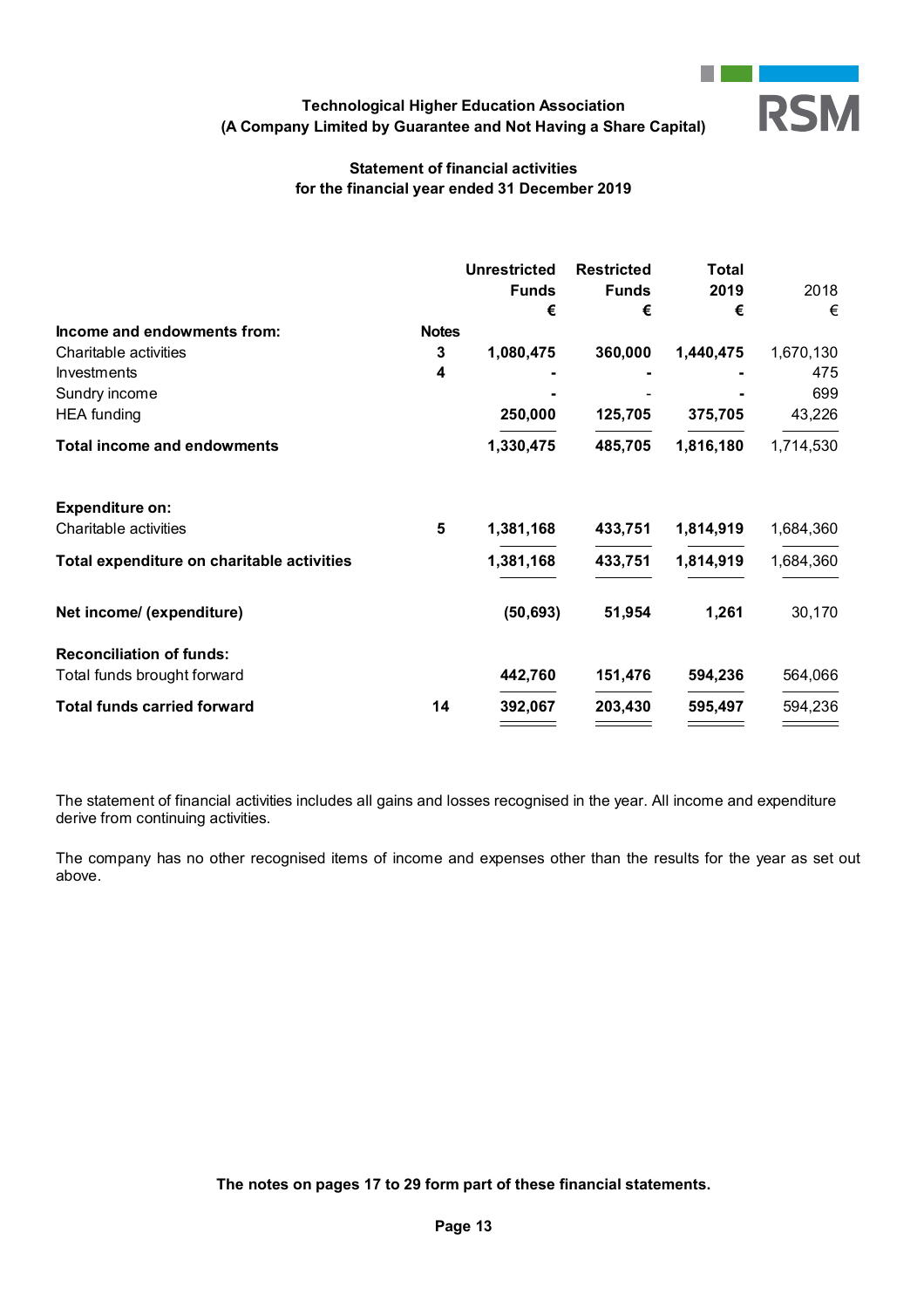

# **Balance sheet as at 31 December 2019**

|                                              | 2019             |                | 2018    |            |         |
|----------------------------------------------|------------------|----------------|---------|------------|---------|
|                                              | <b>Note</b>      | €              | €       | €          | €       |
| <b>Fixed assets</b>                          |                  |                |         |            |         |
| Tangible assets                              | $\boldsymbol{9}$ | 6,925          |         | 11,406     |         |
|                                              |                  |                | 6,925   |            | 11,406  |
| <b>Current assets</b>                        |                  |                |         |            |         |
| <b>Debtors</b>                               | 10               | 1,324,868      |         | 162,047    |         |
| Cash at bank and in hand                     | 11               | 926,335        |         | 1,277,004  |         |
|                                              |                  | 2,251,203      |         | 1,439,051  |         |
| <b>Creditors: amounts falling due</b>        |                  |                |         |            |         |
| within one year                              |                  | 12 (1,662,631) |         | (856, 221) |         |
| <b>Net current assets</b>                    |                  |                | 588,572 |            | 582,830 |
| <b>Total assets less current liabilities</b> |                  |                | 595,497 |            | 594,236 |
| <b>Net assets</b>                            |                  |                | 595,497 |            | 594,236 |
|                                              |                  |                |         |            |         |
| The funds of the charity                     |                  |                |         |            |         |
| Restricted income funds                      | 14               |                | 203,430 |            | 151,476 |
| Unrestricted funds                           | 14               |                | 392,067 |            | 442,760 |
| <b>Total Funds</b>                           |                  |                | 595,497 |            | 594,236 |
|                                              |                  |                |         |            |         |

These financial statements were approved by the board of directors on 23 September 2020 and signed on behalf of the board by:

 $Br - 4$ 

**Director Director**

**Brendan McCormack Vincent Cunnane**

**The notes on pages 17 to 29 form part of these financial statements.**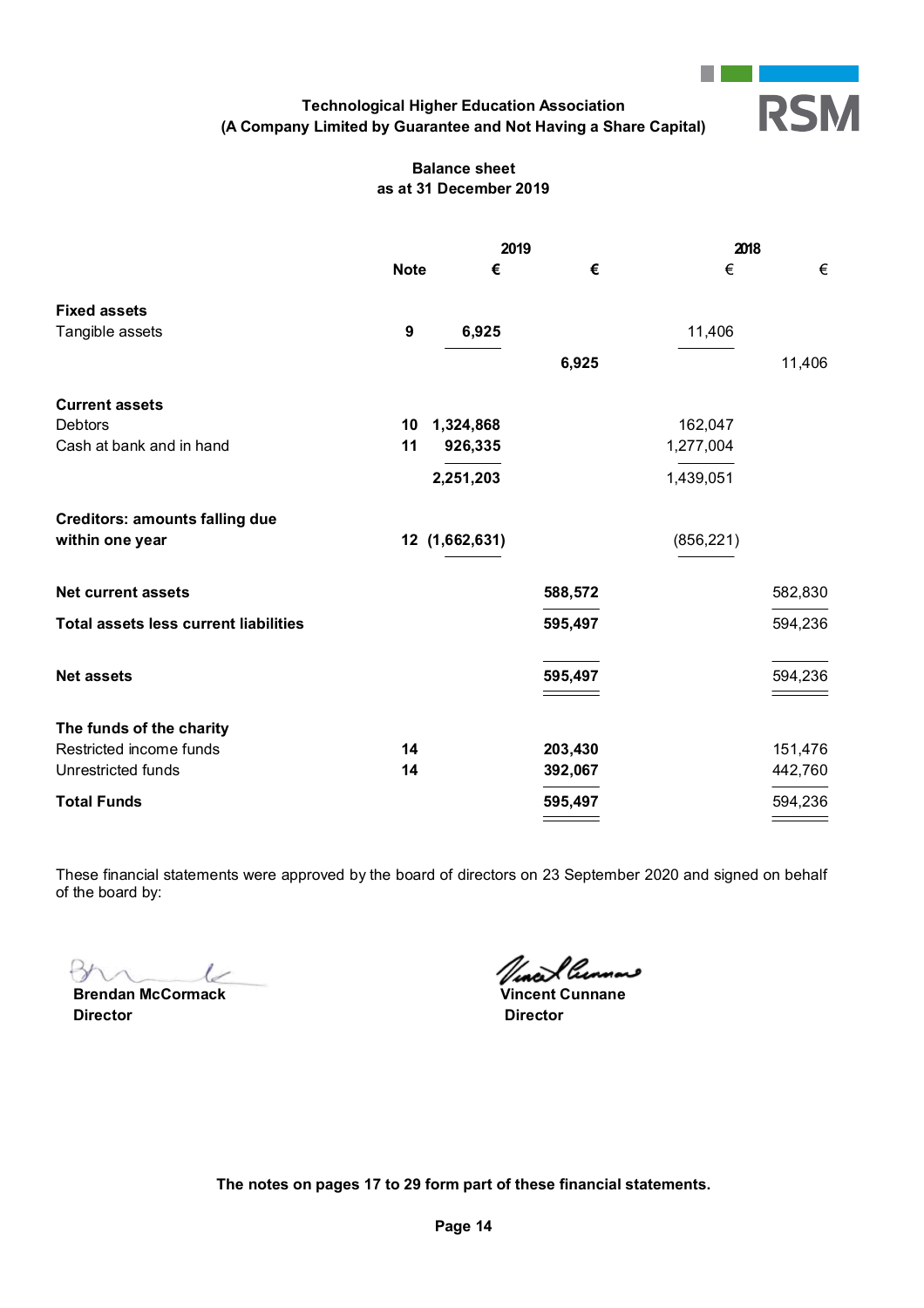

# **Statement of changes in equity for the financial year ended 31 December 2019**

|                                |         | <b>Restricted Unrestricted</b> | <b>Total</b> |
|--------------------------------|---------|--------------------------------|--------------|
|                                | €       | €                              | €            |
| At 1 January 2018              | 144,490 | 419,576                        | 564,066      |
| Net (expenditure) for the year | 6,986   | 23,184                         | 30,170       |
| Total funds for the year       | 151,476 | 442,760                        | 594,236      |
| At 31 December 2018            | 151,476 | 442,760                        | 594,236      |
| At 1 January 2019              | 151,476 | 442,760                        | 594,236      |
| Net income for the year        | 51,954  | (50, 693)                      | 1,261        |
| Total funds for the year       | 203,430 | 392,067                        | 595,497      |
| At 31 December 2019            | 203,430 | 392,067                        | 595,497      |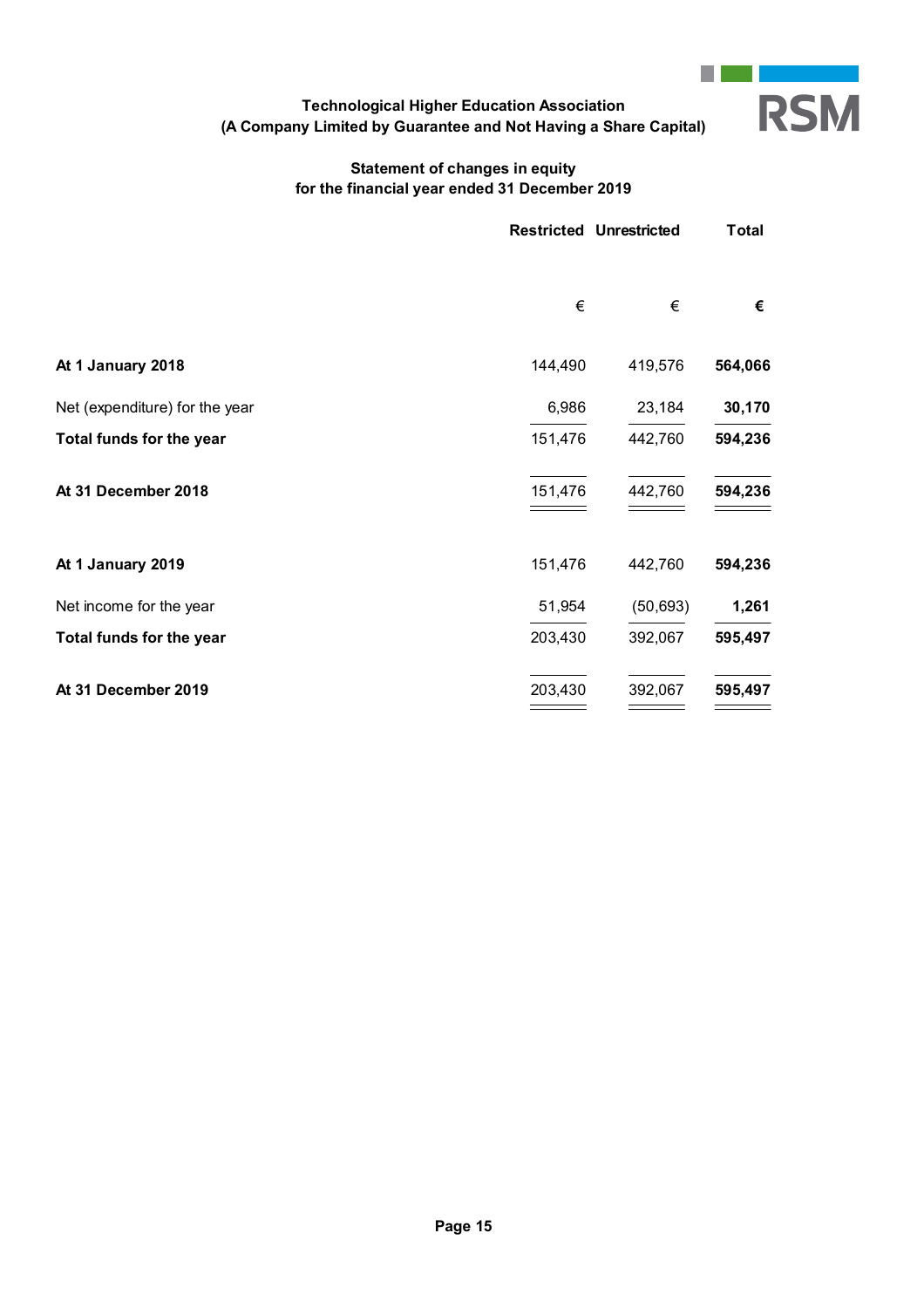

# **Statement of cash flows for the financial year ended 31 December 2019**

|                                                       | 2019       | 2018                      |
|-------------------------------------------------------|------------|---------------------------|
|                                                       | €          | €                         |
| Reconciliation of changes in resources to             |            |                           |
| net inflow / (outflow) from operating activities      |            |                           |
| Net incoming/ (outgoing) resources                    | 1,261      | 30,170                    |
| Depreciation of tangible assets                       | 4,482      | 4,838                     |
| (Increase)/ decrease in debtors                       |            | $(1,162,822)$ $(155,879)$ |
| Increase/ (decrease) in creditors                     |            | <b>806,410</b> (85,970)   |
| Net cash inflow / (outflow) from operating activities | (350, 669) | (206, 841)                |
| <b>Cash flow statement</b>                            |            |                           |
| Net cash inflow / (outflow) from operating activities | (350, 669) | (206, 841)                |
| Capital expenditure                                   |            | (12, 274)                 |
| Increase / (decrease) in cash in the year             | (350, 669) | (219, 115)                |
| Reconciliation of net cash flow to movement in funds  |            |                           |
| Net movement in funds in the year                     |            | $(350,669)$ $(219,115)$   |
| Net funds at 1 January 2019                           |            | 1,277,004 1,496,119       |
| Net funds at 31 December 2019                         |            | <b>926,335</b> 1,277,004  |
|                                                       |            |                           |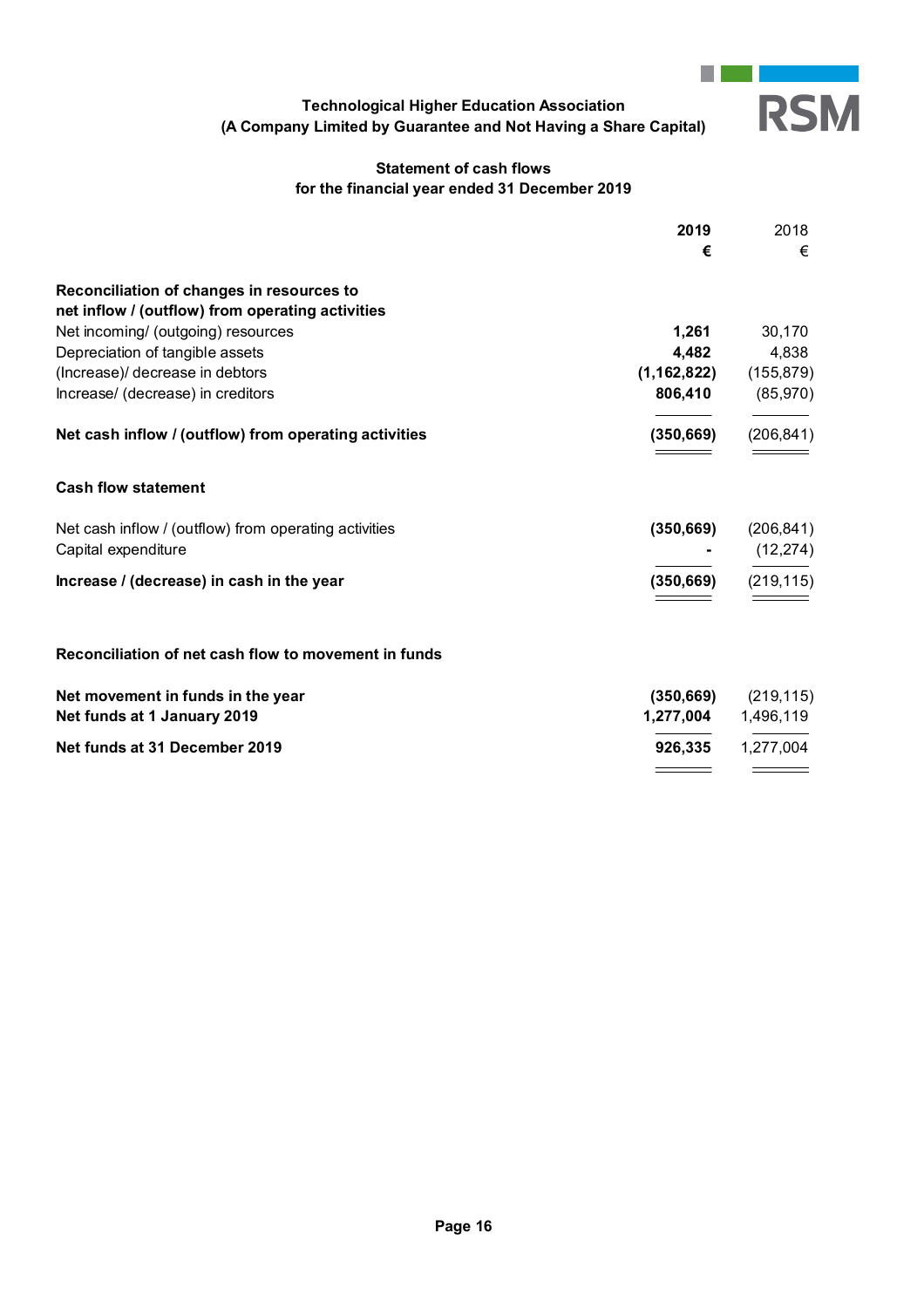

# **Notes to the financial statements for the financial year ended 31 December 2019**

### **1. General information**

The financial statements comprising the Statement of Financial Activities, the Balance Sheet, the Statement of Changes in Equity, the Cash Flow Statement and the related notes constitute the individual financial statements of the Technological Higher Education Association for the financial year ended 31 December 2019.

The Technological Higher Education Association is a company limited by guarantee and not having a share capital. The registered office is First Floor, Fumbally Square, Fumbally Lane, Dublin 8, which is also the company's principal place of business. The company's principal activities are set out in the Director's Report.

#### **Statement of compliance**

These financial statements have been prepared in compliance with FRS 102, 'The Financial Reporting Standard applicable in the UK and Republic of Ireland'.

#### **Currency**

The financial statements have been presented in the Euro currency  $(\epsilon)$  which is also the functional currency of the company.

# **2. Summary of significant accounting policies**

The following accounting policies have been applied consistently in dealing with items which are considered material in relation to the company's financial statements.

#### **Basis of preparation**

The financial statements have been prepared on the going concern basis and in accordance with the historical cost convention modified to include certain items at fair value. The financial reporting framework that has been applied in their preparation is the Companies Act 2014 and FRS 102 The Financial Reporting Standard applicable in the UK and Republic of Ireland issued by the Financial Reporting Council. The financial statements are also prepared in accordance with the Statement of Recommended Practice (SORP): Accounting and Reporting by Charities (FRS 102) issued by the Charities Commission in the UK.

#### **Going concern**

These financial statements have been prepared on a going concern basis as the directors consider that Technological Higher Education Association have sufficient funds available to operate for at least a further twelve months from the financial statement date.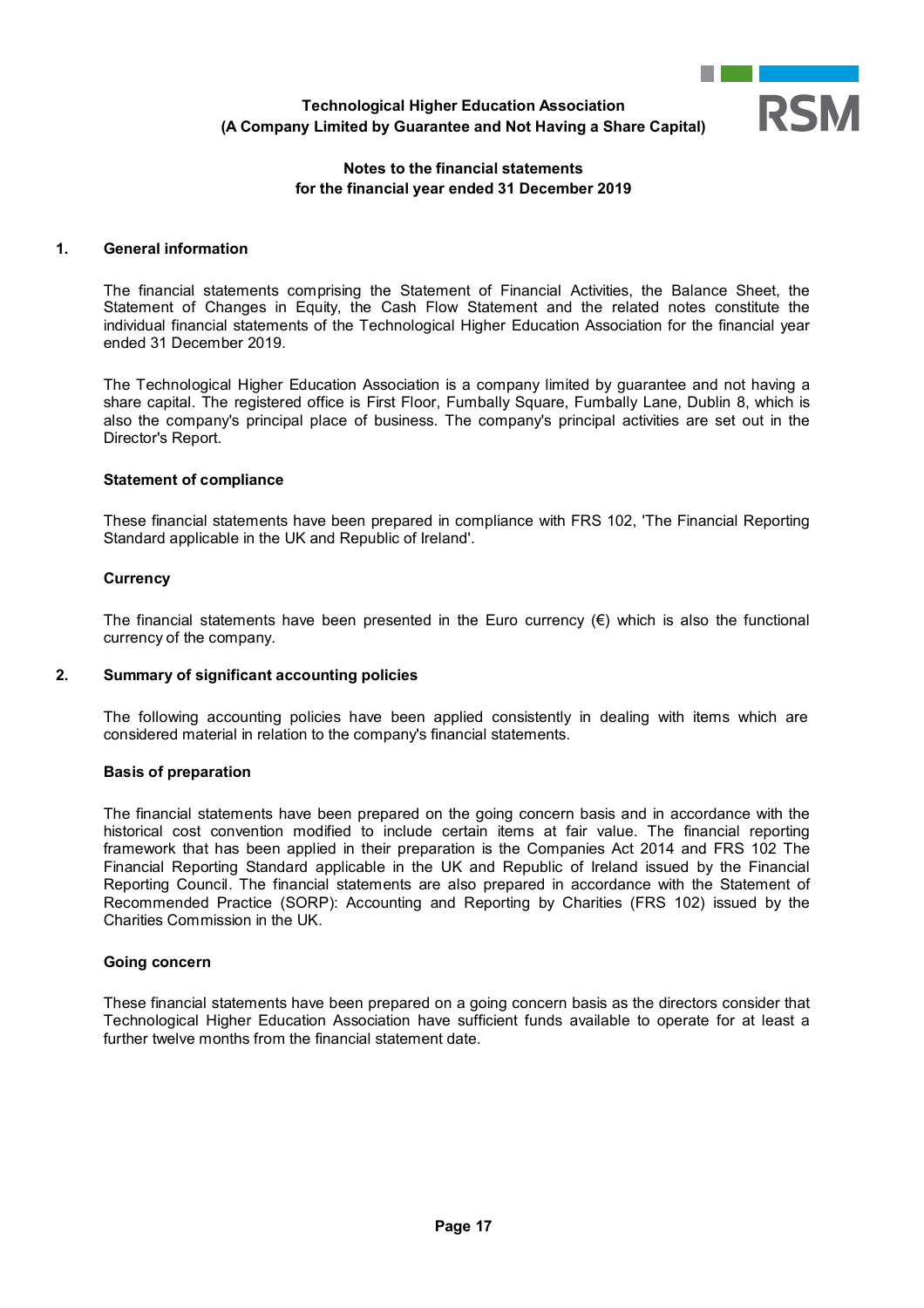

# **Notes to the financial statements (continued) for the financial year ended 31 December 2019**

### **Funding accounting**

Unrestricted funds are funds which are funds which are available for the use at the discretion of the directors in furtherance of the general objectives of the charity and which have not been designated for other purposes.

Designated funds comprise funds that have been set aside by the directors for particular purposes. Restricted funds are funds which are to be used in accordance with specific restrictions imposed by donors or which have been raised by the charity for particular purposes. The cost of raising and administering such funds are charged against the specific fund. The aim and use of each restricted fund are set out in the directors' report.

#### **Incoming resources**

All incoming resources are included in the Statement of Financial Activities ("SOFA") when the company is legally entitled to the income and the amount can be quantified with reasonable accuracy. For legacies, entitlement is the earlier of the charity being notified of an impending distribution or the legacy being received.

Income is recognised when the company has entitlement to the funds, any performance conditions attached to the income have been met, it is probable that the income will be received and that the amount can be measured reliably. The following specific policies are applied to particular categories of income:

• Voluntary income received by way of donations and gifts are included in full in the Statement of Financial Activities when receivable;

• Grants, where entitlement is not conditional on the delivery of a specific performance by the company, are recognised when the charity becomes unconditionally entitled to the grant. Grants, which are performance based, are recognised as income, once the terms and conditions of the grant are met;

• Donated services and facilities are included at the value to the charity where this can be quantified. The value of services provided by volunteers has not been included in these accounts;

• Investment income is included when receivable; and

• Incoming resources from charitable trading activity i.e. membership subscription, is recognised as income, in the period to which the subscription relates.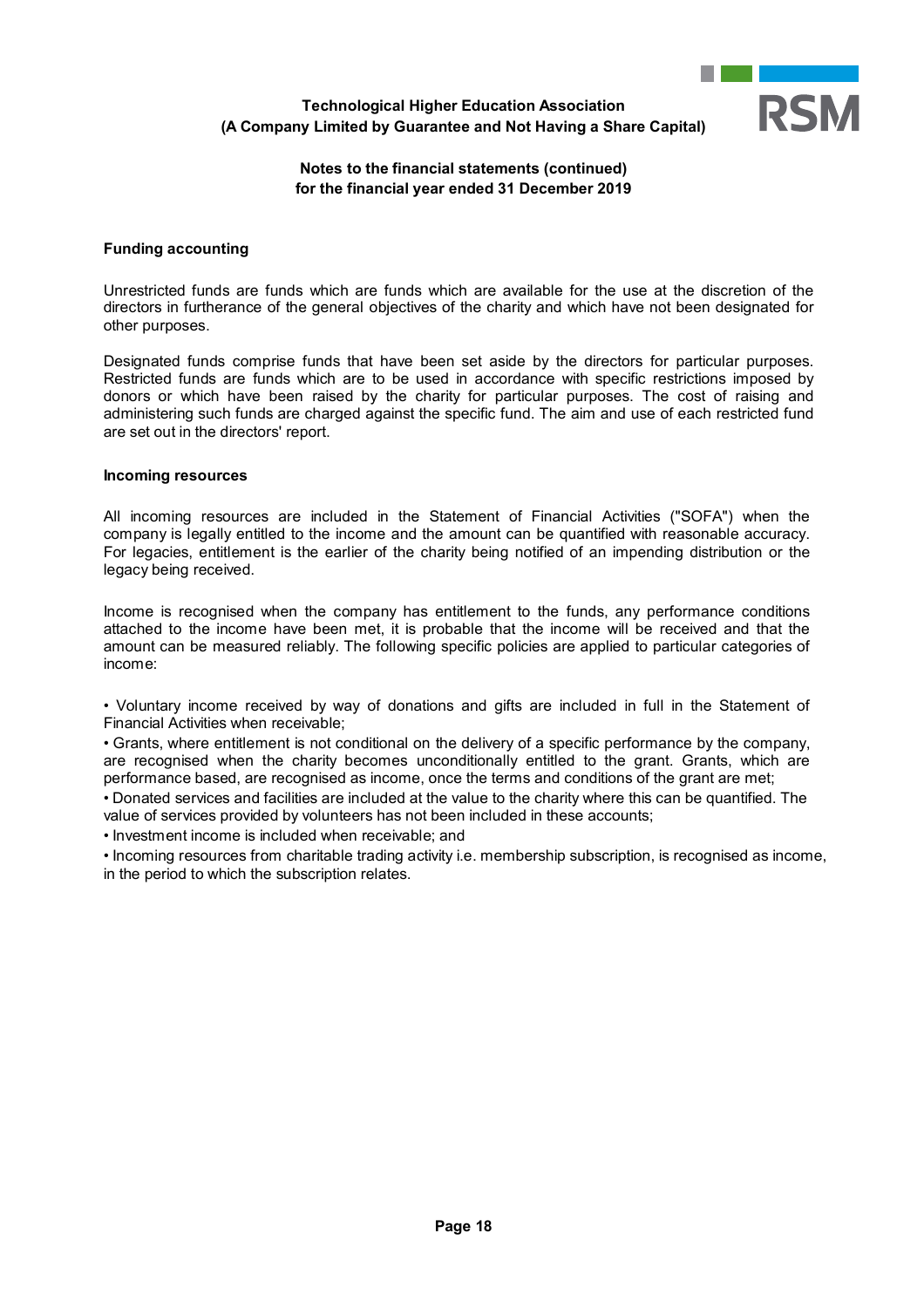

# **Notes to the financial statements (continued) for the financial year ended 31 December 2019**

#### **Resources expended**

All expenditure is accounted for on an accruals basis and has been classified under headings that aggregate all costs related to the category. Where costs cannot be directly attributed to particular headings, they have been allocated to activities on a basis consistent with use of the resources. Expenditure includes any VAT which cannot be fully recovered, and is reported as part of the expenditure to which it relates:

• Costs of generating funds comprise the costs associated with attracting voluntary income;

• Charitable expenditure comprises those costs incurred by the charity in the delivery of its activities and services for its beneficiaries. It includes both costs that can be allocated directly to such activities and those costs of an indirect nature necessary to support them; and

• Governance costs include those costs associated with meeting the constitutional and statutory requirements of the charity and include the audit fees and costs linked to the strategic management of the charity.

Expenditure is attributable directly to specific activities and does not include any element of apportionment. Irrecoverable value added tax is charged as a cost against the activity for which the expenditure was incurred.

#### **Taxation**

No charge to taxation arises as the company has been granted charitable status, Chy number 17033.

# **Operating leases**

Lease payments are recognised as an expense over the lease term on a straight-line basis. The aggregate benefit of lease incentives is recognised as a reduction to expense over the lease term, on a straight-line basis.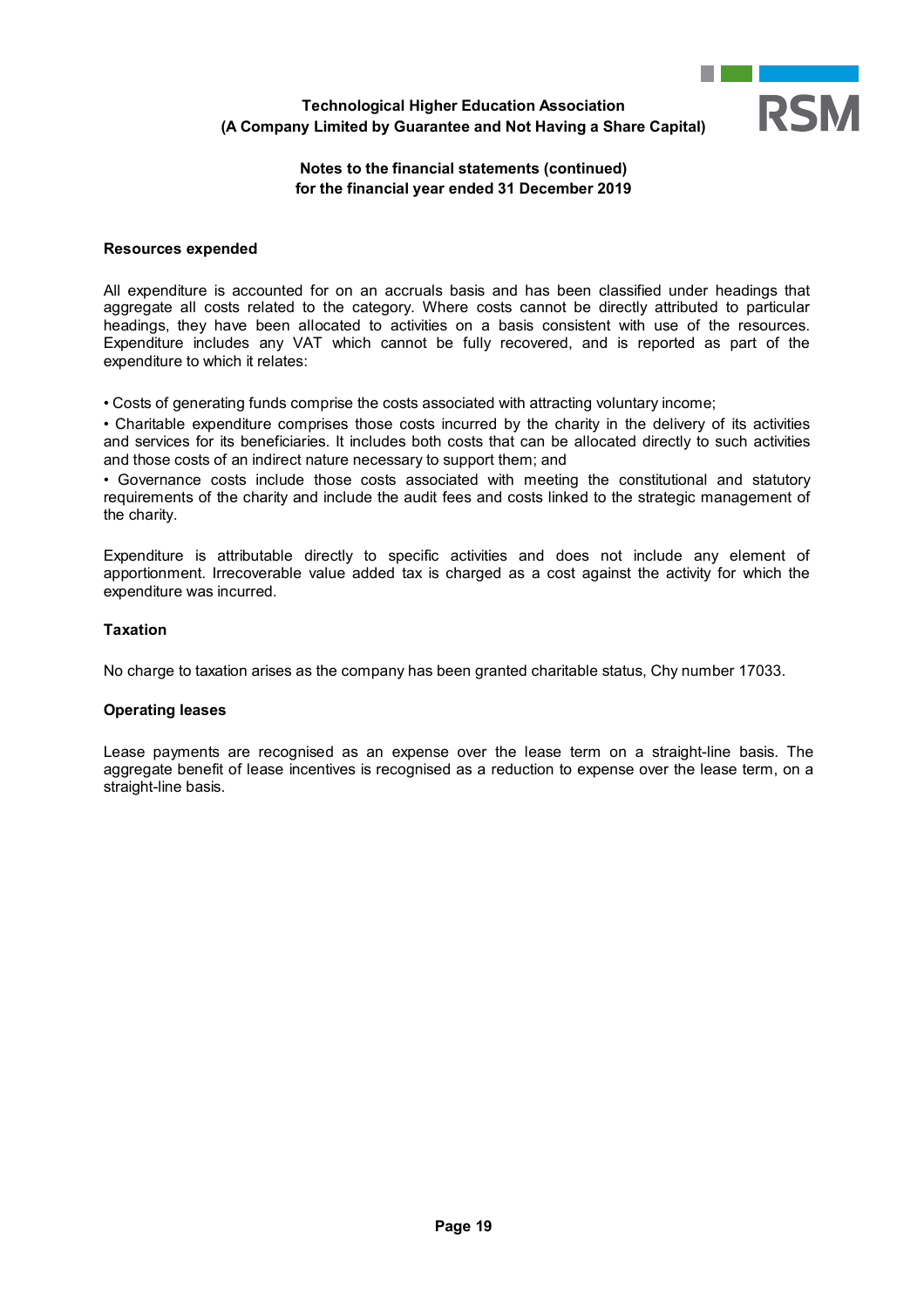

# **Notes to the financial statements (continued) for the financial year ended 31 December 2019**

#### **Tangible fixed assets and depreciation**

Tangible assets are initially recorded at cost and are subsequently stated at cost less any accumulated depreciation and impairment losses.

Any tangible assets carried at revalued amounts are recorded at the fair value at the date of revaluation less any subsequent accumulated depreciation and subsequent accumulated impairment losses.

An increase in the carrying amount of an asset as a result of a revaluation, is recognised in other comprehensive income and accumulated in capital and reserves, except to the extent it reverses a revaluation decrease of the same asset previously recognised in profit or loss. A decrease in the carrying amount of an asset as a result of revaluation is recognised in other comprehensive income to the extent of any previously recognised revaluation increase accumulated in capital and reserves in respect of that asset. Where a revaluation decrease exceeds the accumulated revaluation gains accumulated in capital and reserves in respect of that asset, the excess shall be recognised in profit or loss.

#### **Impairment**

The carrying value of tangible assets is reviewed for impairment if events or changes in circumstances indicate that the carrying value may not be recoverable. Under FRS 102, impairment is assessed by comparing the carrying value of an assets with its recoverable amount (being the higher of net realisable value and value in use). Net realisable value is defined as the amount at which an asset could be disposed of, less any direct selling costs. Value in use is defined as the defined as the present value of the future cash flows obtainable through continued use of an asset including those anticipated to be realised on its eventual disposal.

#### **Depreciation**

Fixed assets are stated at cost less accumulated depreciation. The charge for depreciation is calculated to write down the cost of other fixed assets to their estimated residual values by equal annual instalments over their expected useful lives which are as follows:

| Leasehold             |  | 10% Straight line |
|-----------------------|--|-------------------|
| Office equipment      |  | 33% Straight line |
| Fixtures and fittings |  | 25% Straight line |

If there is an indication that there has been a significant change in depreciation rate, useful life or residual value of tangible assets, the depreciation is revised prospectively to reflect the new estimates.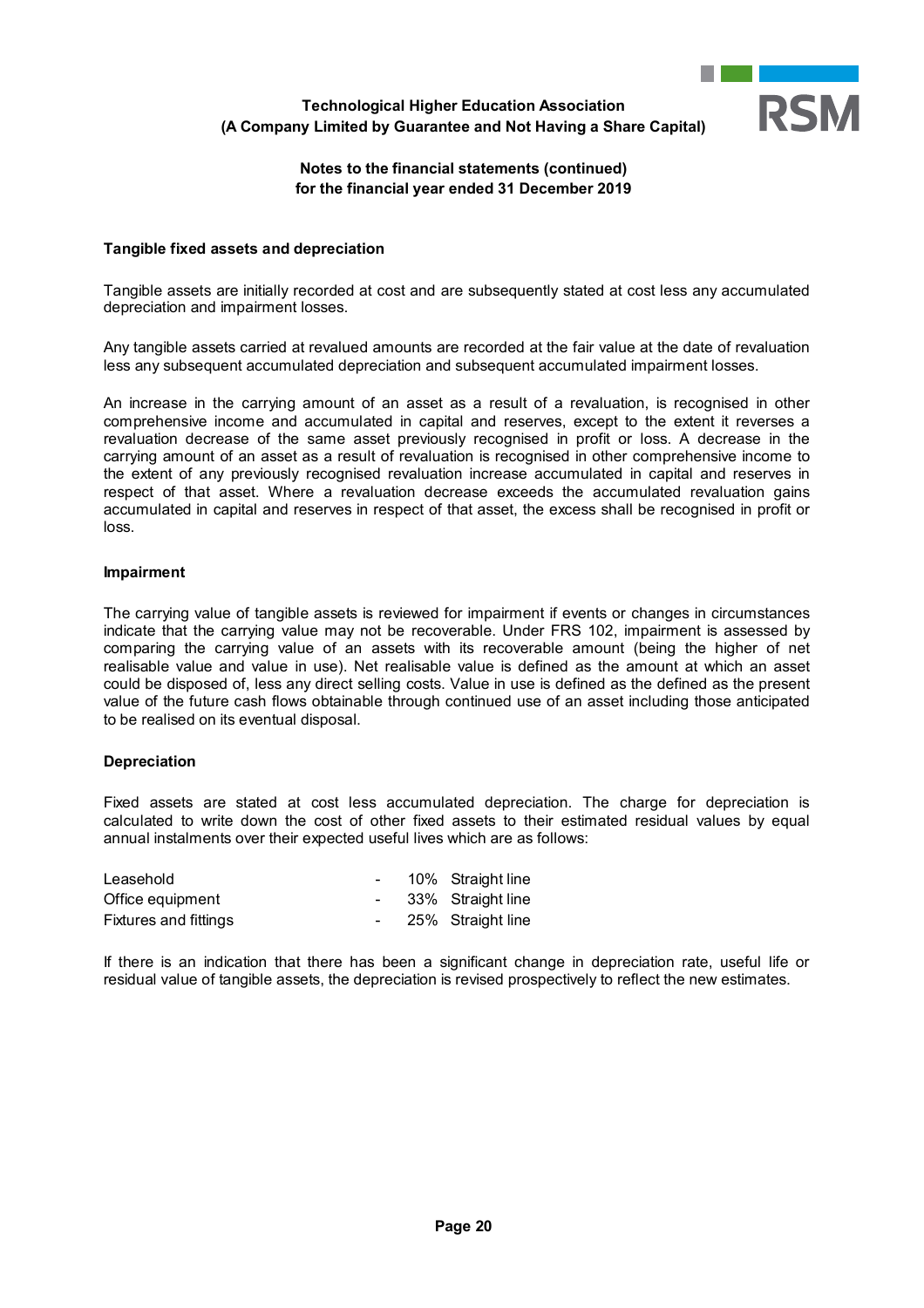

# **Notes to the financial statements (continued) for the financial year ended 31 December 2019**

#### **Trade and other receivables**

Trade and other receivables are recognised initially at transaction price (including transaction costs) unless a financing arrangement exists in which case they are measured at the present value of future receipts discounted at a market rate. Subsequently these are measured at amortised cost less any provision for impairment. A provision for impairment of trade receivables is established when there is objective evidence that the company will not be able to collect all amounts due according to the original terms of receivables. The amount of the provision is the difference between the asset's carrying amount and the present value of estimated future cash flows, discounted at the effective interest rate. All movements in the level of provision required are recognised in the statement of financial activities.

#### **Cash and cash equivalents**

Cash and cash equivalents include cash on hand, demand deposits and other short- term highly liquid investments with original maturities of three months or less. Bank overdrafts are shown within borrowings in current liabilities on the balance sheet.

#### **Trade and other payables**

Trade and other payables are classified as current liabilities if payment is due within one year or less. If not, they are presented as non-current liabilities. Trade payables are recognised initially at the transaction price and subsequently measured at amortised cost using the effective interest method.

# **Critical account judgements and estimates**

The preparation of these financial statements requires management to make judgements, estimates and assumptions that affect the application of policies and reported amounts of assets and liabilities, income and expenses.

Judgements and estimates are continually evaluated and are based on historical experiences and other factors, including expectations of future events that are believed to be reasonable under the circumstances.

The company makes estimates and assumptions concerning the future. The resulting accounting estimates will, by definition, seldom equal the related actual results. The estimates and assumptions that have a significant risk of causing a material adjustment to the carrying amounts of assets and liabilities within the next financial year are discussed below.

#### *a) Establishing useful economic lives for depreciation purposes of property, plant and equipment*

Long-lived assets, consisting primarily of property, plant and equipment, comprise a significant portion of the total assets. The annual depreciation charge depends primarily on the estimated useful economic lives of each type of asset and estimates of residual values. The directors regularly review these asset useful economic lives and change them as necessary to reflect current thinking on remaining lives in light of prospective economic utilisation and physical condition of the assets concerned. Changes in asset useful lives can have a significant impact on depreciation and amortisation charges for the period. Detail of the useful economic lives is included in the accounting policies. The net book value of tangible fixed assets at 31 December 2019 was €6,925 (2018 : €11,406).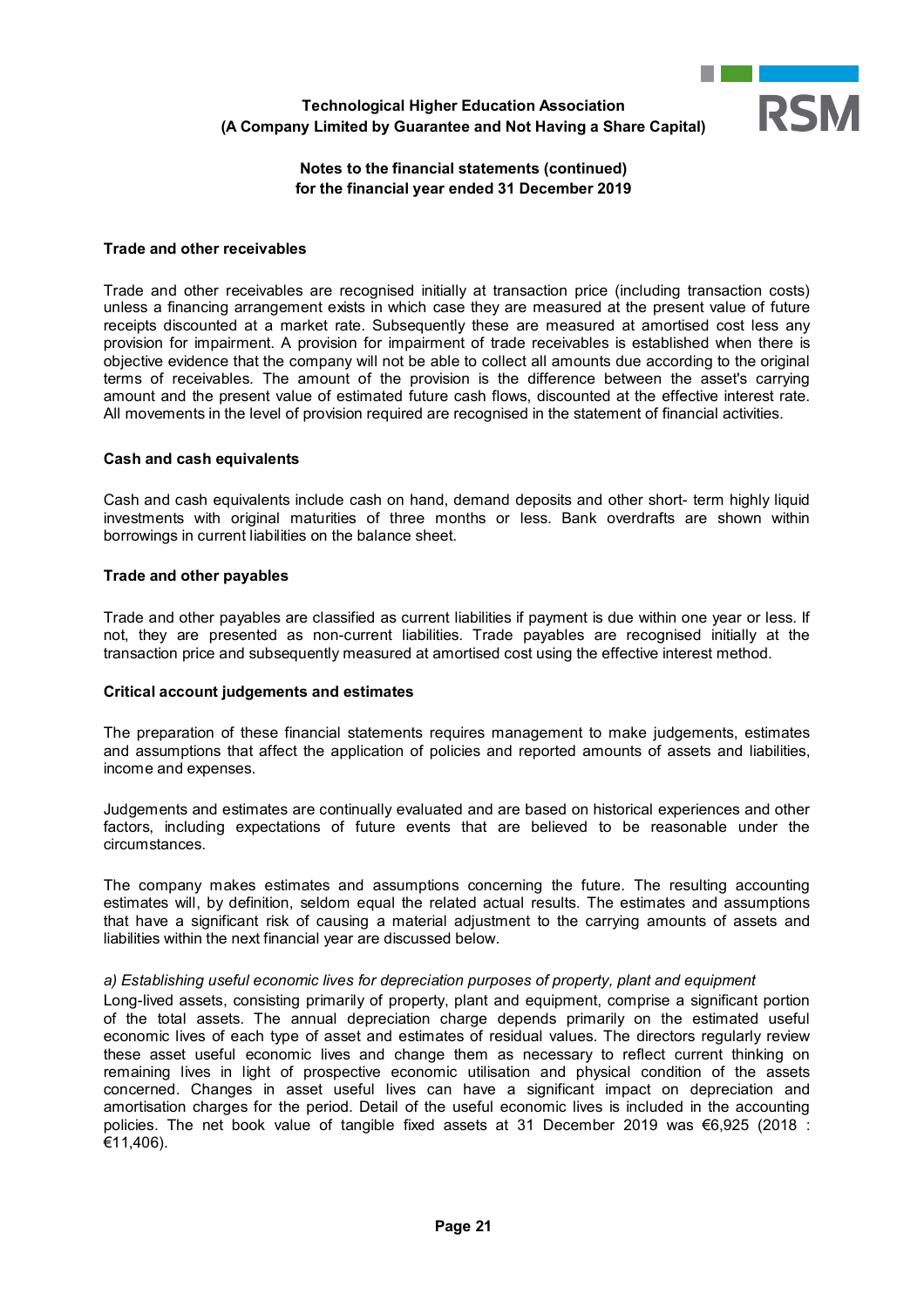# **Notes to the financial statements (continued)for the financial year ended 31 December 2019**

# **3. Income from charitable activities**

Income from charitable activities of the company for the year has been derived from its principal activity wholly undertaken in Ireland.

|                                           | €              | €                 | €         | €            | €                 | €            |
|-------------------------------------------|----------------|-------------------|-----------|--------------|-------------------|--------------|
|                                           | Unrestricted   | <b>Restricted</b> | Total     | Unrestricted | <b>Restricted</b> | <b>Total</b> |
|                                           | funds          | funds             | 2019      | funds        | funds             | 2018         |
| <b>Charitable activities</b>              |                |                   |           |              |                   |              |
| Remittances from Institutes of Technology | 970,475        | ۰.                | 970,475   | 959,503      | $\sim$            | 959,503      |
| Technological University Dublin (TUD)     | 110,000        | ۰                 | 110,000   | 350,627      | ۰                 | 350,627      |
| <b>ISSE</b> income                        | $\blacksquare$ | 360,000           | 360,000   |              | 360,000           | 360,000      |
|                                           |                |                   |           |              |                   |              |
|                                           | 1,080,475      | 360,000           | 1,440,475 | 1,310,130    | 360,000           | 1,670,130    |
|                                           |                |                   |           |              |                   |              |

× **RSN**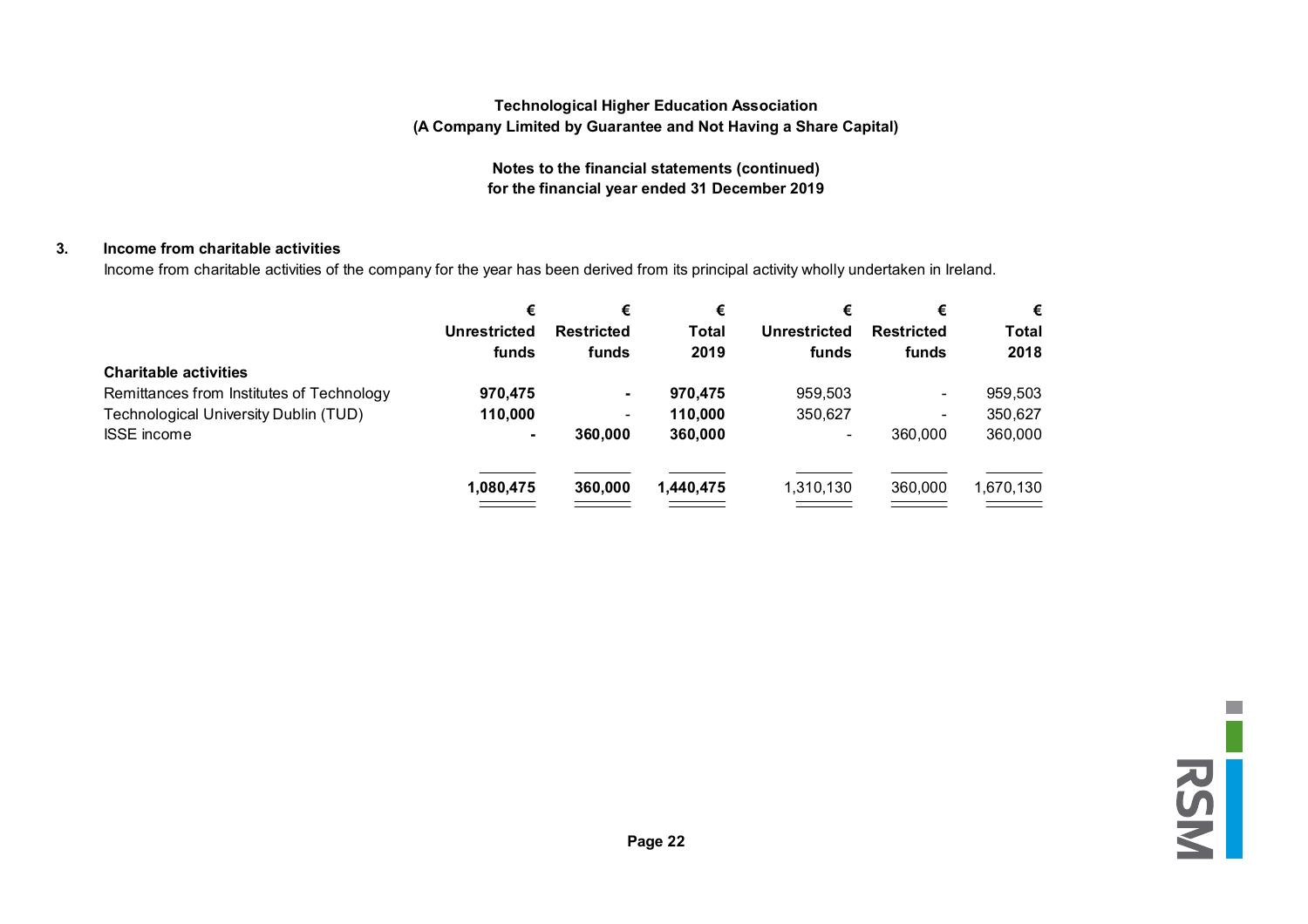



# **Notes to the financial statements (continued) for the financial year ended 31 December 2019**

# **4.** *Interest receivable and similar income*

|                      | 2019   | 2018 |
|----------------------|--------|------|
|                      |        | €    |
| <b>Bank interest</b> | $\sim$ | 475  |
|                      |        |      |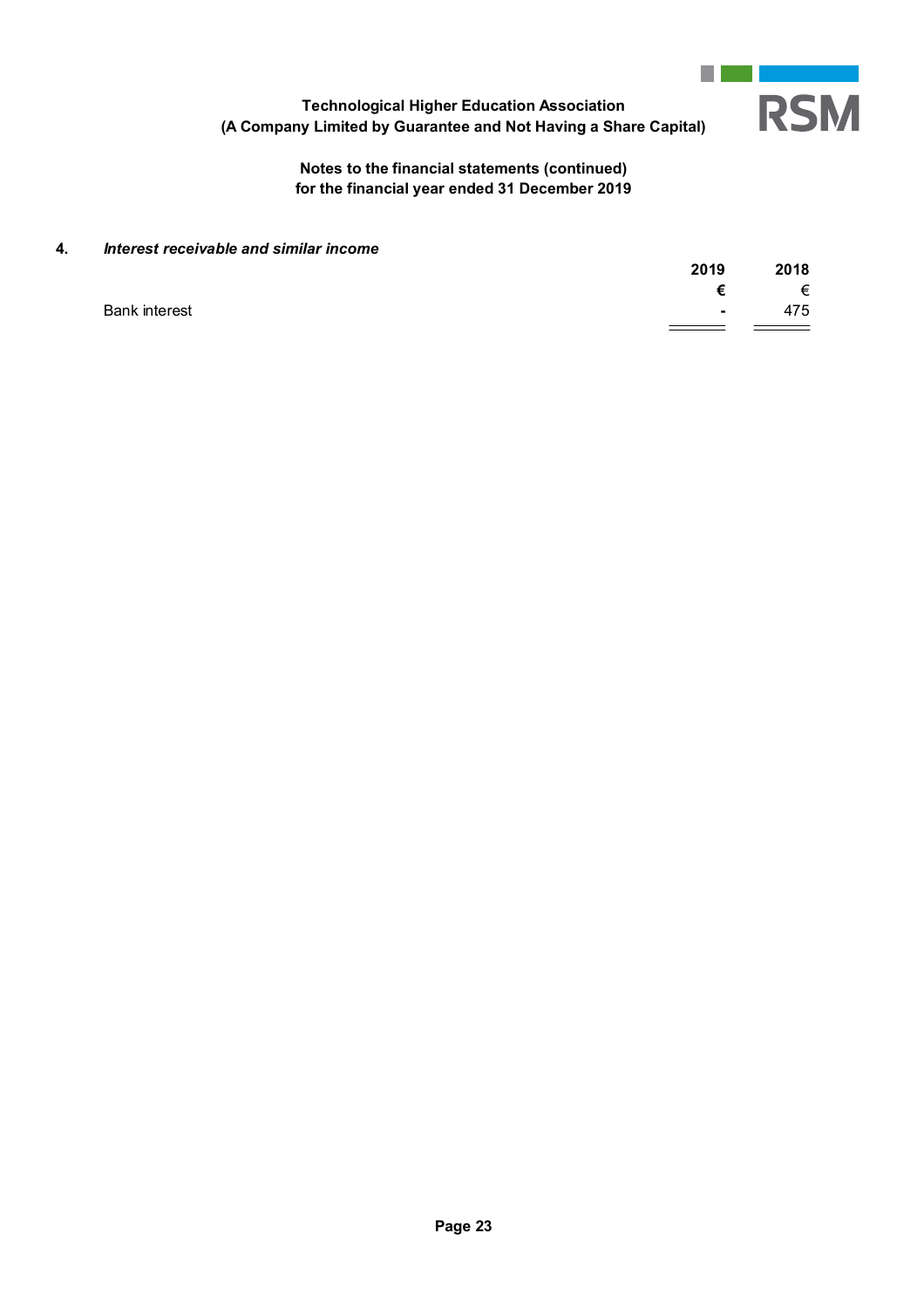**Notes to the financial statements (continued)for the financial year ended 31 December 2019**

# **5. Total Resources Expended**

| Unrestricted          | <b>Restricted</b> | 2019         | Unrestricted          | <b>Restricted</b> | 2018         |
|-----------------------|-------------------|--------------|-----------------------|-------------------|--------------|
| funds                 | funds             | <b>Total</b> | funds                 | funds             | <b>Total</b> |
| Management,           |                   |              | Management,           |                   |              |
| Administration,       |                   |              | Administration,       |                   |              |
| and Institute support |                   |              | and Institute support |                   |              |
| €                     | €                 | €            | €                     | €                 | €            |
| 968,014               | 174,446           | 1,142,460    | 878,478               | 111.827           | 990,305      |
| 15,333                | 11,330            | 26,663       | 20,711                | 11,239            | 31,950       |
| 245.236               | 17.239            | 262,475      | 217.081               | 13.217            | 230,298      |
| 51,652                | 95,707            | 147,359      | 45,326                | 161,401           | 206,727      |
| 100,933               | 135,029           | 235,962      | 169,750               | 55,330            | 225,080      |
| 1,381,168             | 433,751           | 1,814,919    | 1,331,346             | 353,014           | 1,684,360    |
|                       |                   |              |                       |                   |              |

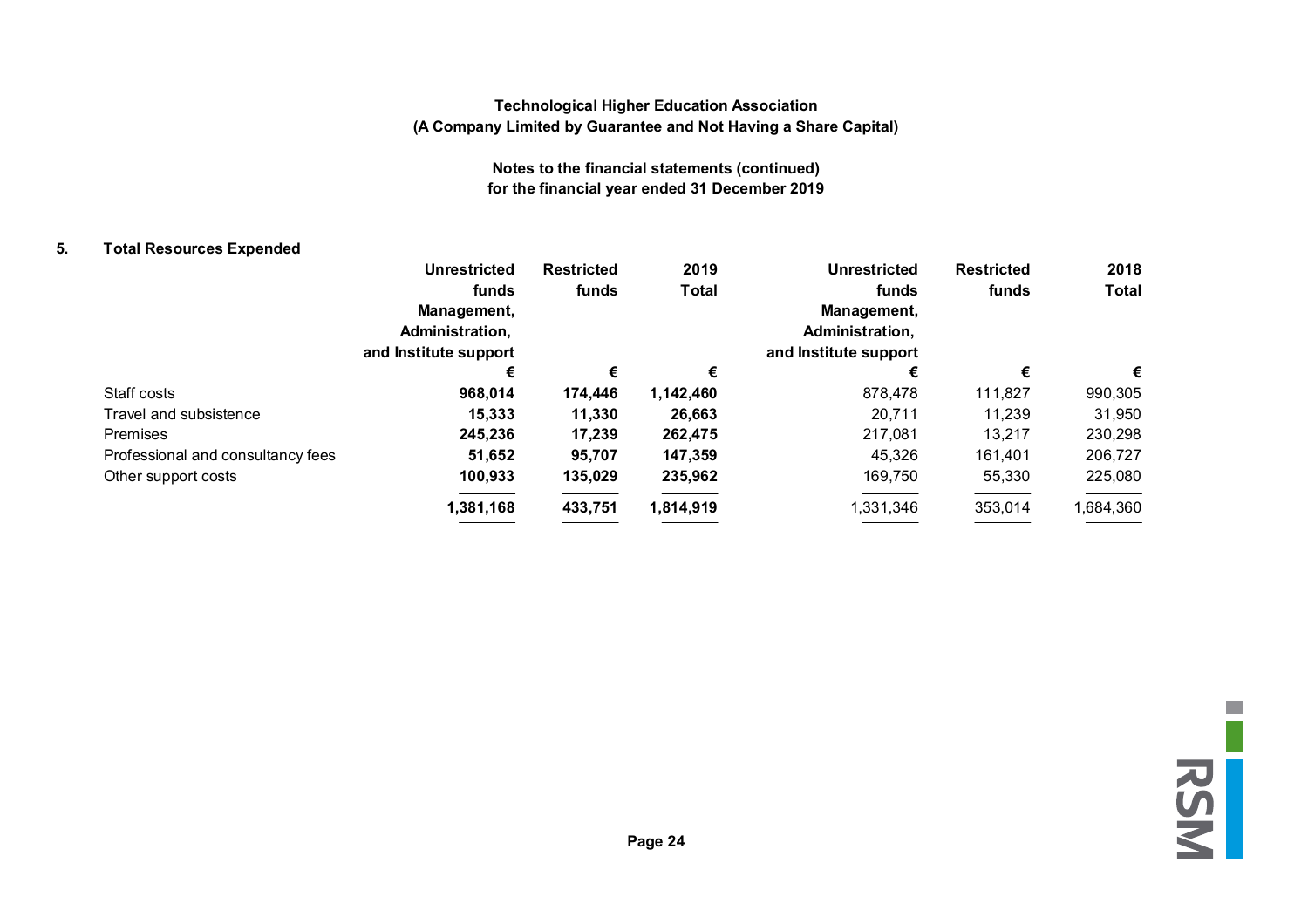

# **Notes to the financial statements (continued) for the financial year ended 31 December 2019**

# **6. Net (resources expended)**

| The net (resources expended) is arrived at after charging: | 2019  | 2018<br>€ |
|------------------------------------------------------------|-------|-----------|
| Depreciation and other amounts written off tangible assets | 4.482 | 4.401     |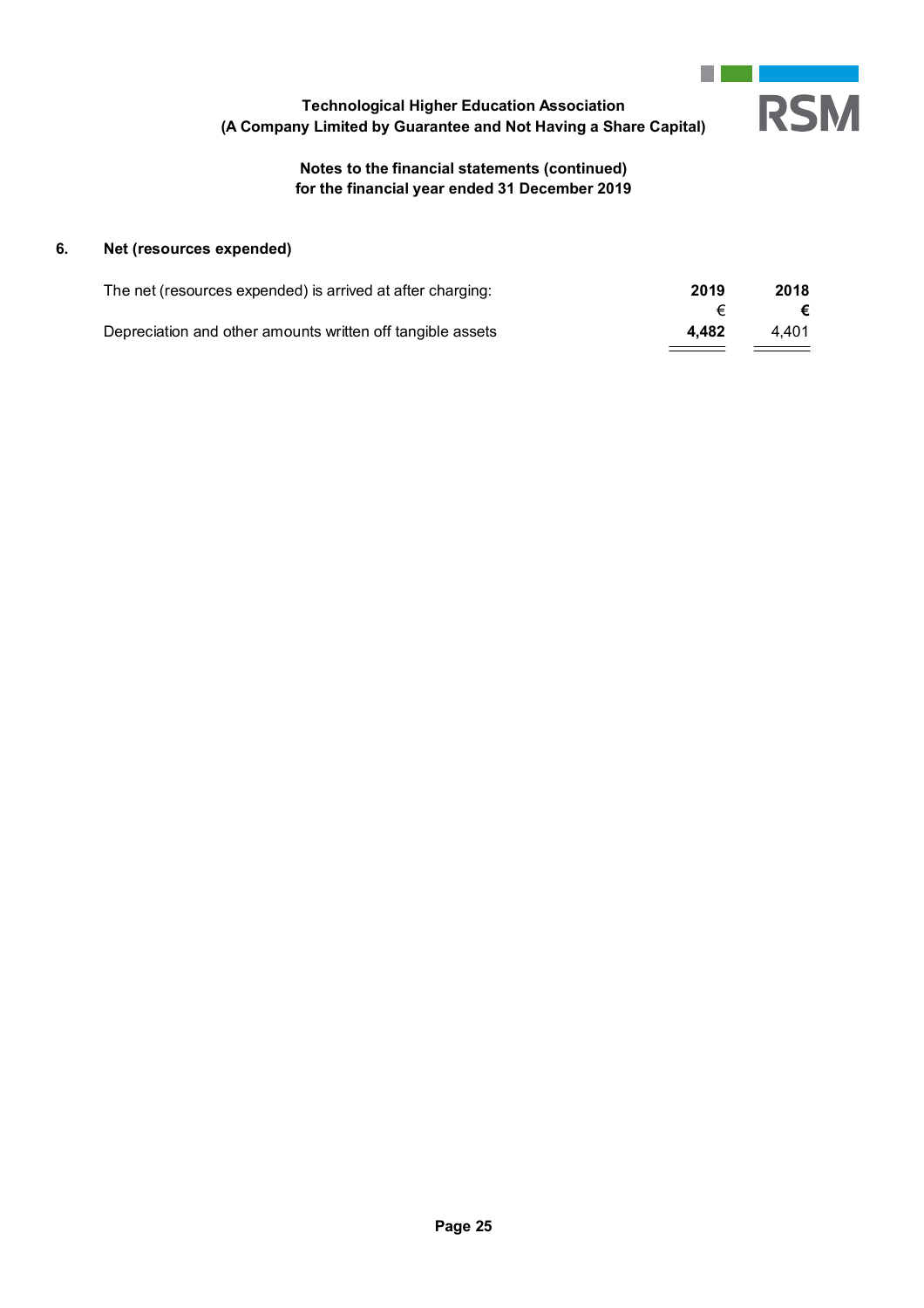

 $\overline{\phantom{a}}$ 

# **Notes to the financial statements (continued) for the financial year ended 31 December 2019**

# **7. Staff costs**

The average number of persons employed by the company during the year, including the directors, was as follows:

|            | 2019          | 2018           |
|------------|---------------|----------------|
|            | <b>Number</b> | <b>Number</b>  |
| Production | 8             | $\overline{7}$ |
|            |               |                |

The average number of employees (excluding seconded personnel) during the year was 8 (2018: 7). The aggregate payroll costs were as follows:

|                                         | 2019      | 2018    |
|-----------------------------------------|-----------|---------|
|                                         | €         | €       |
| Wages and salaries                      | 481.071   | 383,716 |
| Social welfare costs                    | 47,322    | 34,807  |
| Seconded personnel wages and salaries   | 454,265   | 405,257 |
| Seconded personnel pension costs        | 110,470   | 116,087 |
| Seconded personnel social welfare costs | 41,192    | 39,481  |
| Staff training                          | 8,140     | 10,957  |
|                                         | 1,142,460 | 990,305 |

*Number of higher paid staff including seconded personnel*

|                      | 2019 | 2018           |
|----------------------|------|----------------|
|                      |      |                |
| €NIL - €59,999       |      | 3              |
| €60,000 to €69,999   |      |                |
| €70,000 to €79,999   |      |                |
| €80,000 to €89,999   |      | $\overline{2}$ |
| €90,000 to €99,999   |      |                |
| €100,000 to €109,999 |      |                |
| €110,000 to €119,999 |      | 2              |
| €120,000 to €129,999 |      |                |
| €130,000 to €139,999 |      |                |
| €140,000 to €149,999 |      |                |
| €150,000 to €159,999 |      |                |
|                      | 11   | 10             |
|                      |      |                |

# **Key management personnel**

Included in the staff costs above are the following payments to key personnel;

An amount of €159,114 was provided to key management personnel in respect of remuneration from 1 January 2019 to 31 December 2019 (2018 - €155,697).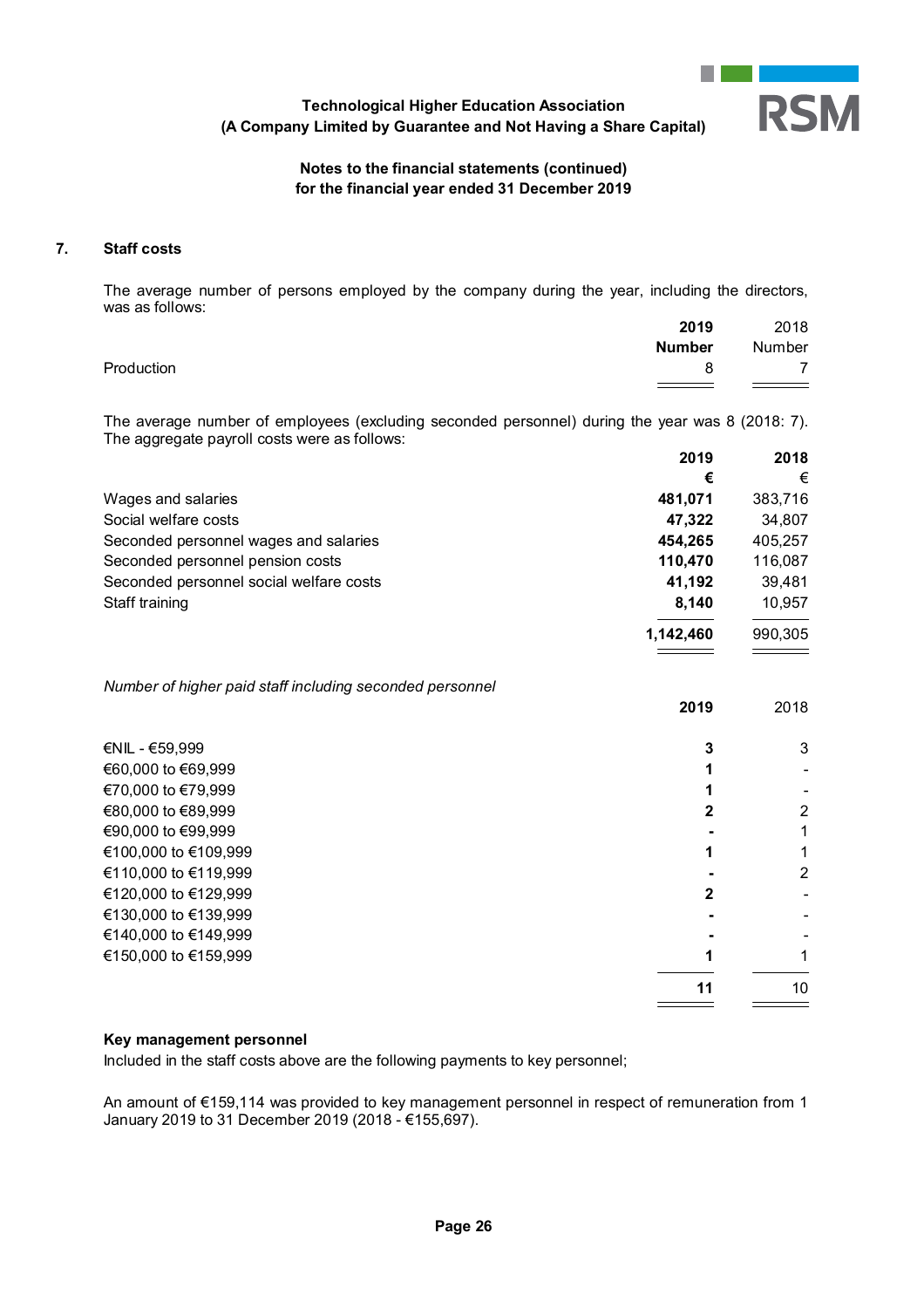



k.

# **Notes to the financial statements (continued) for the financial year ended 31 December 2019**

### **8. Directors remuneration**

The directors were paid no remuneration during the year (2018 : €NIL).

#### **9. Tangible assets**

|                     | Leasehold<br><b>Improvements</b> | <b>Office</b><br>equipment | Fixtures,<br>fittings and<br>equipment | <b>Total</b> |
|---------------------|----------------------------------|----------------------------|----------------------------------------|--------------|
|                     | €                                | €                          | €                                      | €            |
| Cost                |                                  |                            |                                        |              |
| At 1 January 2019   | 119,154                          | 81,566                     | 76,645                                 | 277,365      |
| Additions           |                                  |                            |                                        |              |
| At 31 December 2019 | 119,154                          | 81,566                     | 76,645                                 | 277,365      |
|                     |                                  |                            |                                        |              |
| <b>Depreciation</b> |                                  |                            |                                        |              |
| At 1 January 2019   | 119,154                          | 70,597                     | 76,207                                 | 265,958      |
| Charge for the year |                                  | 4,044                      | 438                                    | 4,482        |
| At 31 December 2019 | 119,154                          | 74,641                     | 76,645                                 | 270,440      |
|                     |                                  |                            |                                        |              |
| Net book value      |                                  |                            |                                        |              |
| At 31 December 2019 |                                  | 6,925                      |                                        | 6,925        |
| At 31 December 2018 |                                  | 10,969                     | 437                                    | 11,406       |
|                     |                                  |                            |                                        |              |
| <b>Debtors</b>      |                                  |                            |                                        |              |
|                     |                                  |                            | 2010                                   | <b>2010</b>  |

|                                | 2019      | 2018    |
|--------------------------------|-----------|---------|
|                                | €         | €       |
| Other debtors                  | 1,319,503 | 159,760 |
| Prepayments and accrued income | 5.365     | 2,287   |
|                                | 1,324,868 | 162,047 |
|                                |           |         |

# **11. Cash and cash equivalents**

**10.** 

|                          | 2019 | 2018                     |
|--------------------------|------|--------------------------|
|                          |      | €                        |
| Cash at bank and in hand |      | <b>926,335</b> 1,277,004 |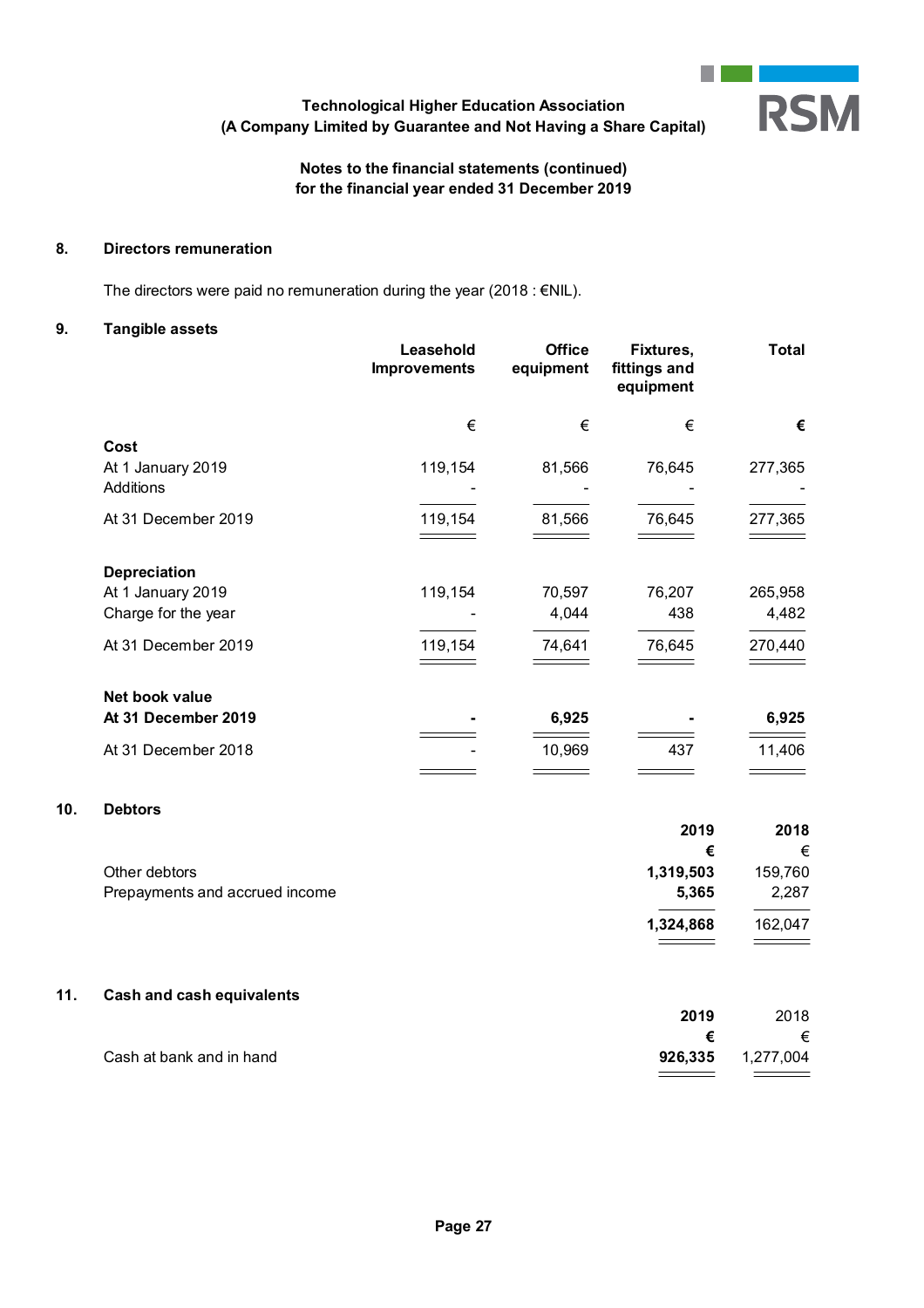

# **Notes to the financial statements (continued) for the financial year ended 31 December 2019**

# **12. Creditors: amounts falling due within one year**

|                  | 2019      | 2018    |
|------------------|-----------|---------|
|                  | €         | €       |
| Trade creditors  | 88,223    | 194,906 |
| Other creditors  | 85,801    | 30,369  |
| <b>PAYE/PRSI</b> | 17,156    | 15,294  |
| Accruals         | 1,111,666 | 100,420 |
| Deferred income  | 359,785   | 515,232 |
|                  | 1,662,631 | 856,221 |

#### **13. Details of creditors**

| Deferred income                    | 2019    | 2018    |
|------------------------------------|---------|---------|
|                                    |         | €       |
| Grants including government grants | 357,029 | 506,940 |
| Deferred income                    | 2,756   | 8,292   |
|                                    | 359,785 | 515,232 |
|                                    |         |         |

### **14. Analysis of net assets between funds**

|                                                       |                | <b>Restricted Unrestricted</b> |             |
|-------------------------------------------------------|----------------|--------------------------------|-------------|
|                                                       | funds          | funds                          |             |
|                                                       | €              | €                              | €           |
| Funds balance at 31 December 2019 are represented by: |                |                                |             |
| <b>Tangible Fixed Assets</b>                          | $\overline{a}$ | 6.925                          | 6.925       |
| <b>Current Assets</b>                                 | 579.715        | 1.671.488                      | 2,251,203   |
| <b>Current Liabilities</b>                            | (376, 285)     | (1,286,346)                    | (1,662,631) |
| <b>Total Net Assets</b>                               | 203,430        | 392.067                        | 595,497     |
|                                                       |                |                                |             |

# **15. Capital commitments**

The company had no capital commitments authorised or contracted at the year ended.